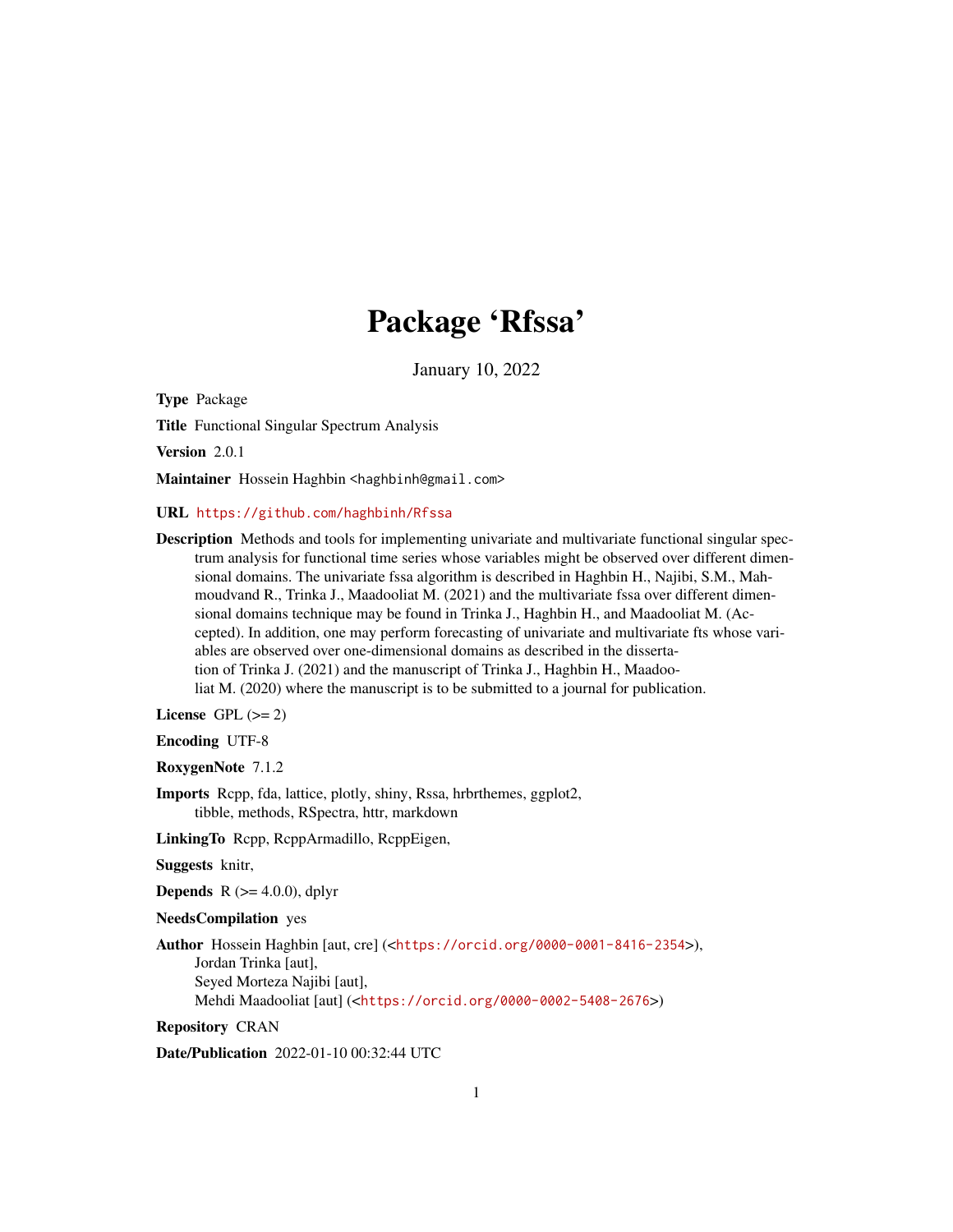# <span id="page-1-0"></span>R topics documented:

|       | $*$ fts       | $\overline{2}$ |
|-------|---------------|----------------|
|       | $+$ fts       | 3              |
|       | $-$ fts       | $\overline{4}$ |
|       |               | 5              |
|       |               | 6              |
|       |               | 7              |
|       |               | -9             |
|       |               | -10            |
|       |               |                |
|       | fwcor         |                |
|       | Jambi         |                |
|       |               |                |
|       |               |                |
|       |               |                |
|       |               |                |
|       |               |                |
|       | <b>R</b> fssa |                |
|       | wplot         |                |
|       | Lets I        |                |
| Index |               | 25             |
|       |               |                |

\*.fts *Multiplication of Functional Time Series*

# Description

A method for functional time series ([fts](#page-11-1)) pointwise multiplication and fts-scalar multiplication. Note that if the fts is multivariate then a vector of numerics may be provided allowing for multiplication of different variables by different scalars. For example, multivariate fts-numeric multiplication follows the form of  $Y \star c(1,2)$  if Y is a bivariate fts.

#### Usage

## S3 method for class 'fts' Y1 \* Y2

#### Arguments

| Υ1 | An object of class fts or numeric. |
|----|------------------------------------|
| Υ2 | An object of class fts or numeric. |

# Value

An object of class [fts](#page-11-1).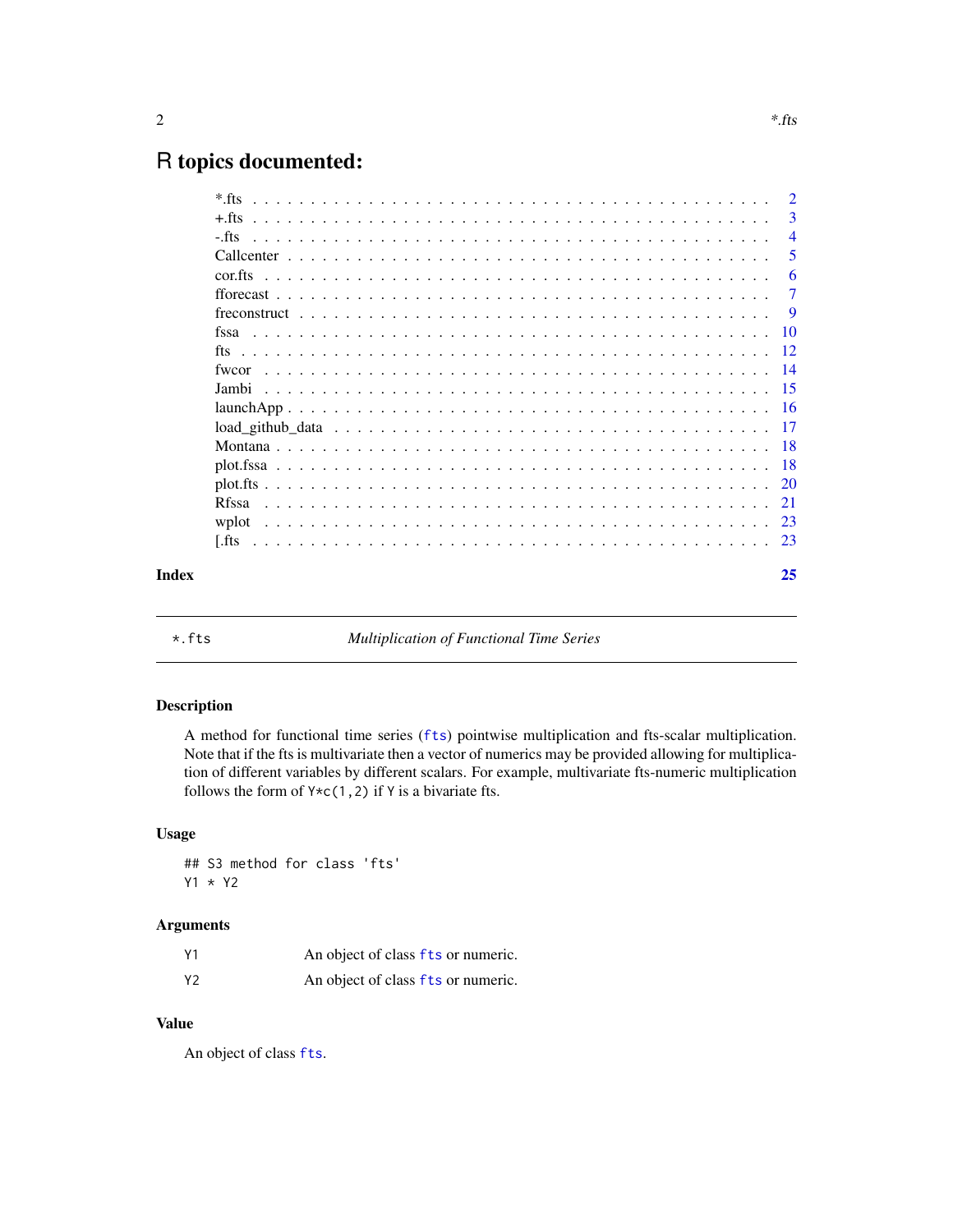<span id="page-2-0"></span> $+$ .fts  $\overline{\phantom{a}}$  3

# See Also

[fts](#page-11-1)

#### Examples

```
## Not run:
require(Rfssa)
load_github_data("https://github.com/haghbinh/Rfssa/blob/master/data/Callcenter.RData")
D <- matrix(sqrt(Callcenter$calls), nrow = 240)
u <- seq(0, 1, length.out = 240) # Define domain of functional data
d <- 22 # number of basis elements
Y <- fts(list(D), list(list(d, "bspline")), list(u))
plot(Y)
Ytimes \leftarrow Y * Y # multiply the functional time series by itself
plot(Ytimes)
Ytimes2 \leftarrow Y \star 2 # multiply every term in the fts by 2
plot(Ytimes2)
## End(Not run)
```
+.fts *Addition of Functional Time Series*

#### Description

A method for functional time series ([fts](#page-11-1)) addition and fts-scalar addition. Note that if the fts is multivariate then a vector of numerics may be provided allowing for addition of different scalars to different variables. For example, multivariate fts-numeric addition follows the form of Y+c(1,2) if Y is a bivariate fts.

#### Usage

## S3 method for class 'fts' Y1 + Y2

#### Arguments

| Υ1 | An object of class fts or numeric. |
|----|------------------------------------|
| Υ2 | An object of class fts or numeric. |

#### Value

An object of class [fts](#page-11-1).

#### See Also

[fts](#page-11-1)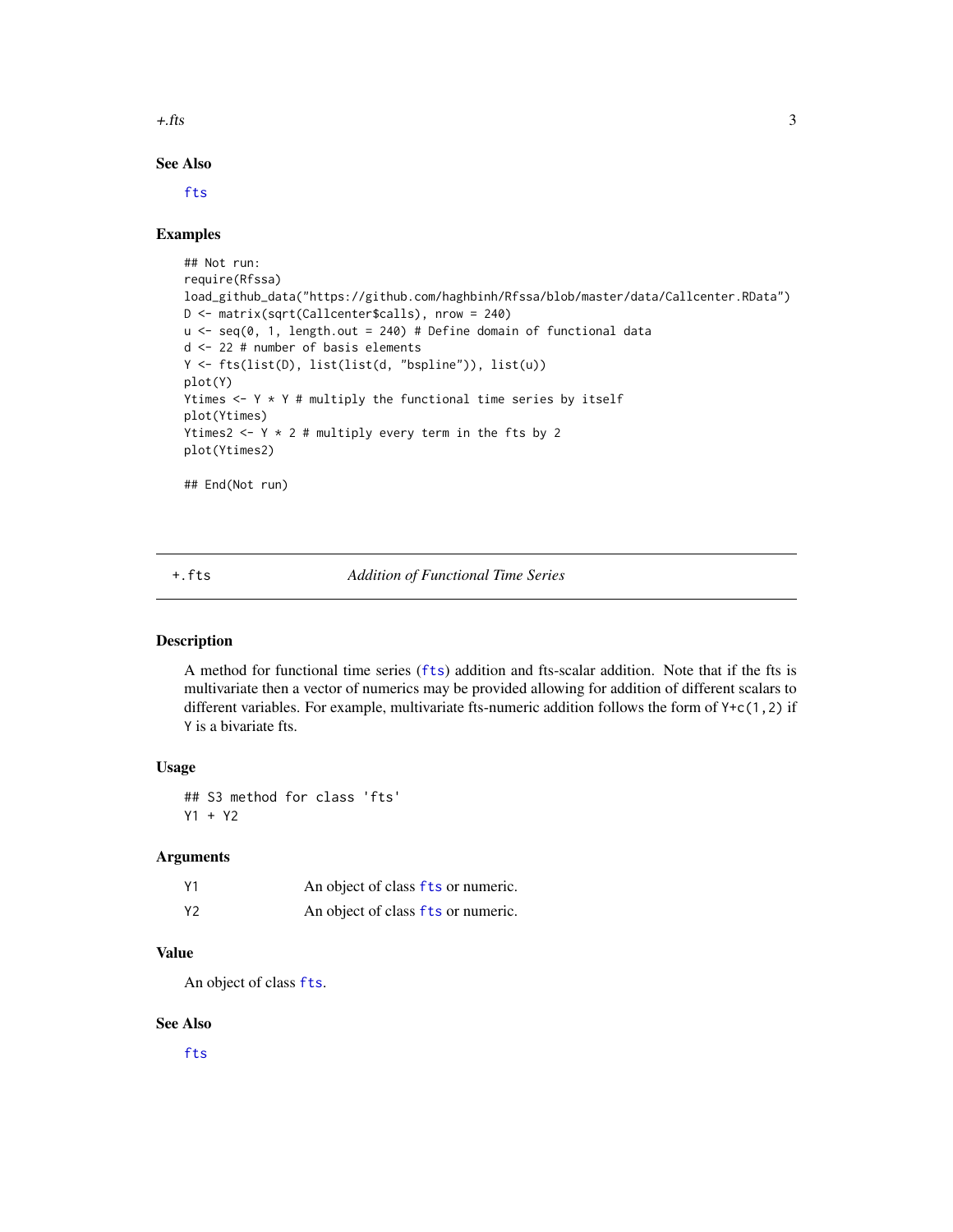#### <span id="page-3-0"></span>Examples

```
## Not run:
require(Rfssa)
load_github_data("https://github.com/haghbinh/Rfssa/blob/master/data/Callcenter.RData")
D <- matrix(sqrt(Callcenter$calls), nrow = 240)
u \leq - seq(0, 1, length.out = 240) # Define domain of functional data
d <- 22 # number of basis elements
Y <- fts(list(D), list(list(d, "bspline")), list(u))
plot(Y)
Yplus \leftarrow Y + Y # add the functional time series to itself
plot(Yplus)
Yplus2 \leq Y + 2 # add 2 to every term in the functional time series
plot(Yplus2)
## End(Not run)
```
-.fts *Subtraction of Functional Time Series*

# Description

A method for functional time series ([fts](#page-11-1)) subtraction and fts-scalar subtraction. Note that if the fts is multivariate then a vector of numerics may be provided allowing for subtraction of different scalars from different variables. For example, multivariate fts-numeric subtraction follows the form of  $Y-c(1,2)$  if Y is a bivariate fts.

#### Usage

## S3 method for class 'fts' Y1 - Y2

#### Arguments

| Υ1 | An object of class fts or numeric. |
|----|------------------------------------|
| Υ2 | An object of class fts or numeric. |

#### Value

An object of class [fts](#page-11-1).

## See Also

[fts](#page-11-1)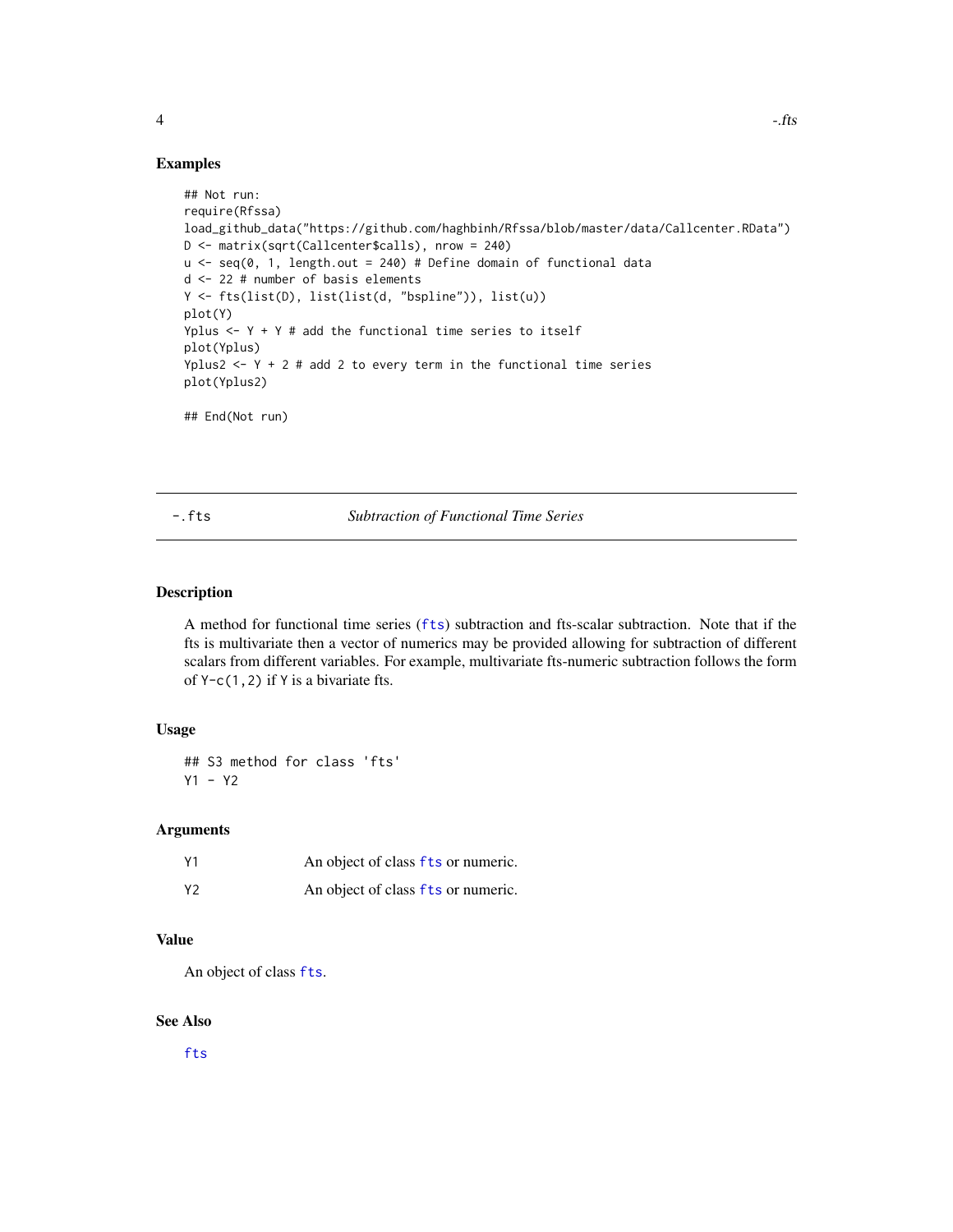#### <span id="page-4-0"></span>Callcenter 5

#### Examples

```
## Not run:
require(Rfssa)
load_github_data("https://github.com/haghbinh/Rfssa/blob/master/data/Callcenter.RData")
D <- matrix(sqrt(Callcenter$calls), nrow = 240)
u \leq - seq(0, 1, length.out = 240) # Define domain of functional data
d <- 22 # number of basis elements
Y <- fts(list(D), list(list(d, "bspline")), list(u))
plot(Y)
Yminus <- Y[1:4] - Y[5:8] # subtract the functional time series to itself
plot(Yminus)
Yminus2 \leq Y - 2 # subtract 2 to every term in the functional time series
plot(Yminus2)
## End(Not run)
```
<span id="page-4-1"></span>Callcenter *Number of Calls for a Bank.*

#### Description

This dataset is a small call center for an anonymous bank (Brown et al., 2005). This dataset provides the exact time of the calls that were connected to the center from January 1 to December 31 in the year 1999. The data are aggregated into time intervals to obtain a data matrix. More precisely, the  $(i,j)$ 'th element of the data matrix contains the call volume during the *j*th time interval on day *i*. This dataset has been analyzed in several prior studies; e.g. Brown et al. (2005), Shen and Huang (2005), Huang et al. (2008), and Maadooliat et al. (2015). Here, the data are aggregated into time intervals of 6 minutes. The data is hosted on GitHub and [load\\_github\\_data](#page-16-1) may be used to load the data.

#### Format

A dataframe with 87600 rows and 5 variables:

calls The number of calls in 6 minutes aggregated interval.

u A numeric vector to show the aggregated interval.

Date Date time when the calls counts are recorded.

Day Weekday associated with Date.

Month Month associated with Date.

#### References

1. Brown, L., Gans, N., Mandelbaum, A., Sakov, A., Shen, H., Zeltyn, S., & Zhao, L. (2005). Statistical analysis of a telephone call center: A queueing-science perspective. *Journal of the American statistical association*, 100(469), 36-50.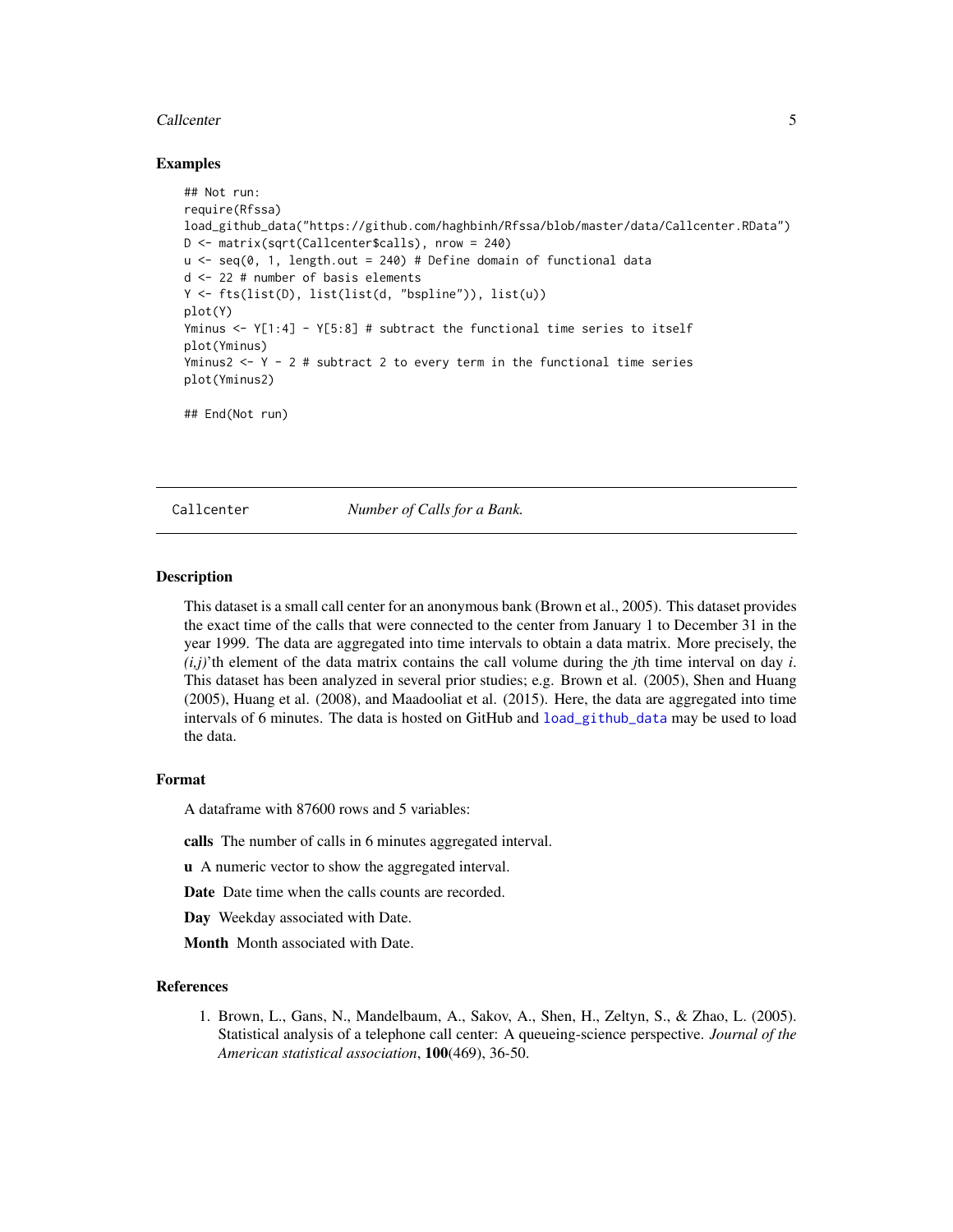- <span id="page-5-0"></span>2. Shen, H., & Huang, J. Z. (2005). Analysis of call center arrival data using singular value decomposition. Applied Stochastic Models in Business and Industry, 21(3), 251-263.
- 3. Huang, J. Z., Shen, H., & Buja, A. (2008). Functional principal components analysis via penalized rank one approximation. *Electronic Journal of Statistics*, 2, 678-695.
- 4. Maadooliat, M., Huang, J. Z., & Hu, J. (2015). Integrating data transformation in principal components analysis. *Journal of Computational and Graphical Statistics*, 24(1), 84-103.

# See Also

[fssa](#page-9-1)

<span id="page-5-1"></span>cor.fts *Correlation for Functional Time Series Objects*

#### Description

This function finds the correlation between univariate or multivariate functional time series ([fts](#page-11-1)) objects.

#### Usage

cor.fts(Y1, Y2)

#### Arguments

| Υ1 | An object of class fts. |
|----|-------------------------|
| Υ2 | An object of class fts. |

#### Value

A scalar that is the correlation between [fts](#page-11-1) objects.

#### See Also

[fts](#page-11-1)

#### Examples

```
## Not run:
require(Rfssa)
load_github_data("https://github.com/haghbinh/Rfssa/blob/master/data/Jambi.RData")
## Raw image data
NDVI <- Jambi$NDVI
EVI <- Jambi$EVI
## Kernel density estimation of pixel intensity
DØ_NDVI \leq -\text{matrix}(NA, nrow = 512, ncol = 448)DØ_EVI \leq - matrix(NA, nrow = 512, ncol = 448)
for (i in 1:448) {
```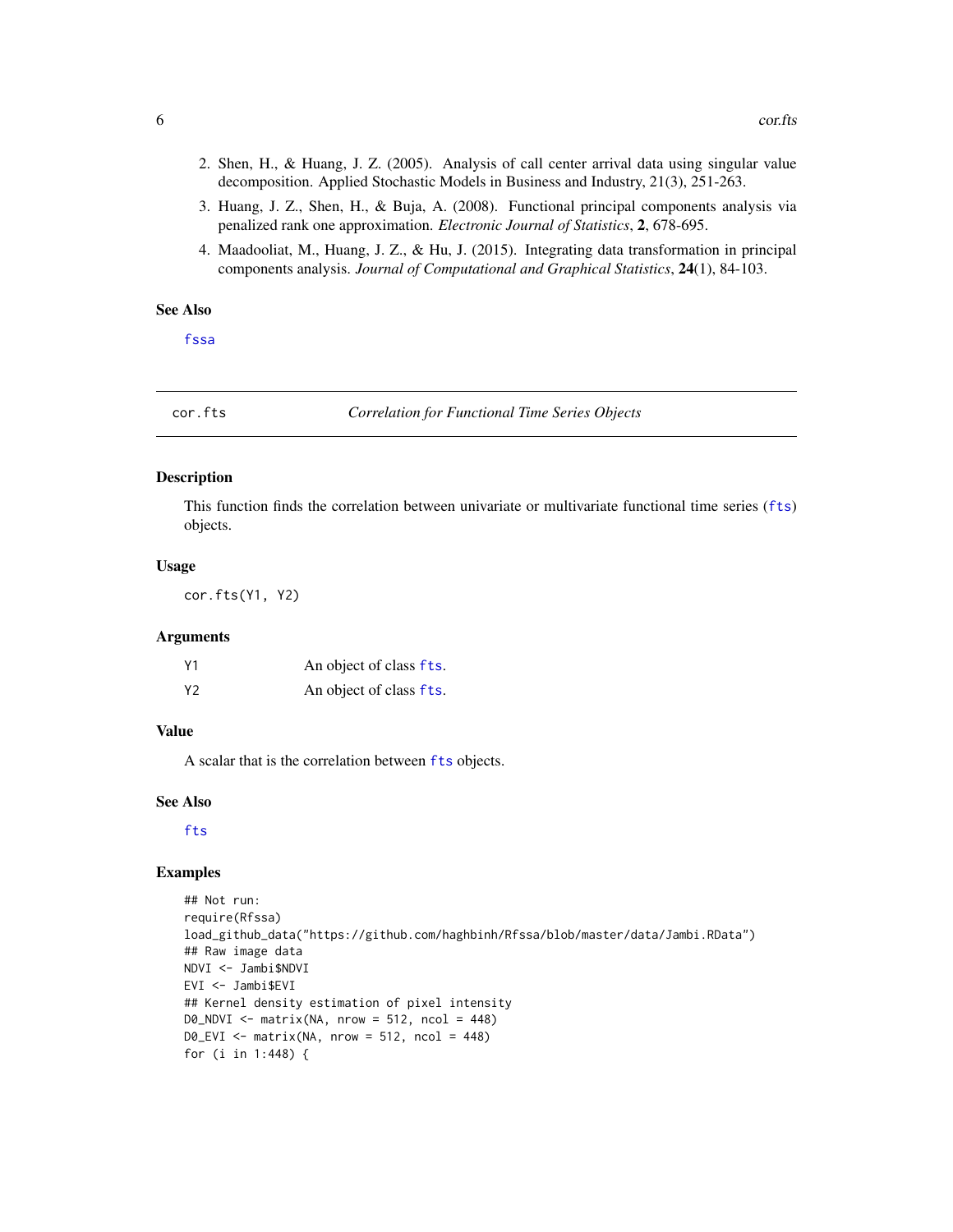#### <span id="page-6-0"></span>fforecast 7 and 2008 and 2008 and 2008 and 2008 and 2008 and 2008 and 2008 and 2008 and 2008 and 2008 and 2008 and 2008 and 2008 and 2008 and 2008 and 2008 and 2008 and 2008 and 2008 and 2008 and 2008 and 2008 and 2008 and

```
DØ_NDVI[, i] \leq - density(NDVI[, , i], from = 0, to = 1)$y
  DØ_EVI[, i] <- density(EVI[, , i], from = Ø, to = 1)$y
}
d \le -11u \leftarrow \text{seq}(0, 1, \text{length.out} = 512)Y_1 <- fts(list(D0_NDVI), list(list(d, "bspline")), list(u))
Y_2 <- fts(list(D0_EVI), list(list(d, "bspline")), list(u))
out <- cor.fts(Y_1, Y_2)
print(out)
```
## End(Not run)

<span id="page-6-1"></span>fforecast *Functional Singular Spectrum Analysis Recurrent Forecasting and Vector Forecasting*

# Description

This function performs functional singular spectrum analysis (FSSA) recurrent forecasting (FSSA R-forecasting) or vector forecasting (FSSA V-forecasting) of univariate or multivariate functional time series ([fts](#page-11-1)) observed over a one-dimensional domain.

### Usage

```
fforecast(U, groups = list(c(1)), h = 1, method = "recurrent", tol = 10^-3)
```
# Arguments

| U      | An object of class fssa that holds the decomposition.                                                                                                                                                                                               |
|--------|-----------------------------------------------------------------------------------------------------------------------------------------------------------------------------------------------------------------------------------------------------|
| groups | A list of numeric vectors where each vector includes indices of elementary com-<br>ponents of a group used for reconstruction and forecasting.                                                                                                      |
| h      | An integer that specifies the forecast horizon.                                                                                                                                                                                                     |
| method | A character string specifying the type of forecasting to perform either "recurrent"<br>or "vector".                                                                                                                                                 |
| tol    | A double specifying the amount of tolerated error in the approximation of the<br>matrix that corresponds with the operator formed using a Neumann series lever-<br>aged in both forecasting algorithms; see Trinka et. al. (2021) for more details. |

#### Value

A list of objects of class [fts](#page-11-1) where each fts corresponds to a forecasted group.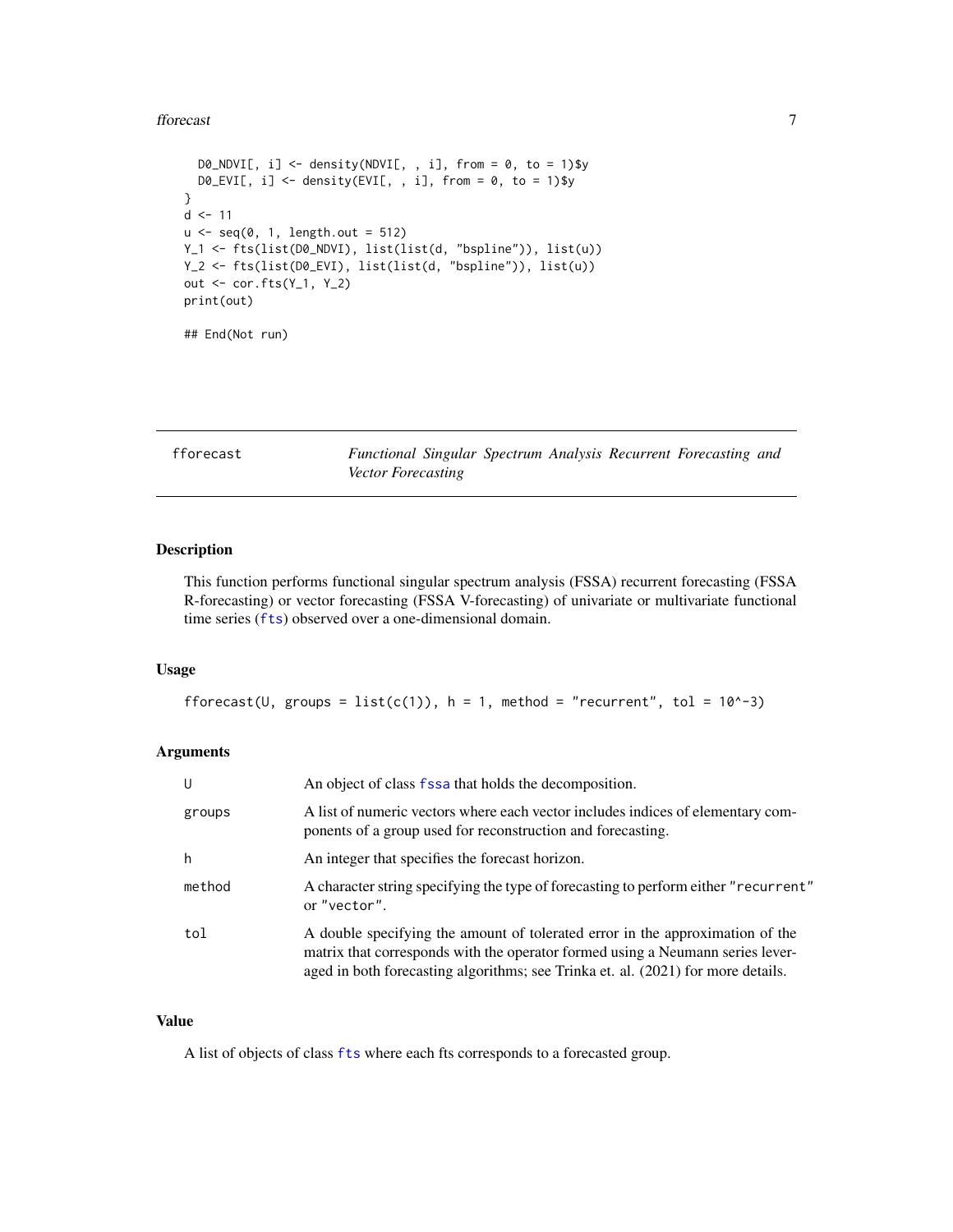#### Examples

```
## Not run:
# FSSA Forecasting
require(Rfssa)
load_github_data("https://github.com/haghbinh/Rfssa/blob/master/data/Callcenter.RData")
## Define functional objects
D <- matrix(sqrt(Callcenter$calls), nrow = 240)
N \leftarrow \text{ncol}(D)time <- seq(ISOdate(1999, 1, 1), ISOdate(1999, 12, 31), by = "day")
K \le - nrow(D)u \leq -\text{seq}(0, K, \text{length.out} = K)d \le -22## Define functional time series
Y <- fts(list(D), list(list(d, "bspline")), list(u))
plot(Y, mains = "Call Center Data")
## Perfom FSSA decomposition
L < -28U \leftarrow fssa(Y, L)groups <- list(1:7, 1, 2:3, 4:5, 6:7)
## Perform FSSA R-forecast and FSSA V-forecast
pr_R <- fforecast(U = U, groups = groups, h = 30, method = "recurrent", tol = 10^-3)
plot(pr_R[[1]], mains = "Recurrent Forecast Group 1")
plot(pr_R[[2]], mains = "Recurrent Forecast Group 2")
plot(pr_R[[3]], mains = "Recurrent Forecast Group 3")
plot(pr_R[[4]], mains = "Recurrent Forecast Group 4")
plot(pr_R[[5]], mains = "Recurrent Forecast Group 5")
pr_V <- fforecast(U = U, groups = groups, h = 30, method = "vector", tol = 10^x - 3)
plot(pr_V[[1]], mains = "Vector Forecast Group 1")
plot(pr_V[[2]], mains = "Vector Forecast Group 2")
plot(pr_V[[3]], mains = "Vector Forecast Group 3")
plot(pr_V[[4]], mains = "Vector Forecast Group 4")
plot(pr_V[[5]], mains = "Vector Forecast Group 5")
# MFSSA Forecasting
require(Rfssa)
load_github_data("https://github.com/haghbinh/Rfssa/blob/master/data/Jambi.RData")
## Raw image data
NDVI <- Jambi$NDVI
EVI <- Jambi$EVI
time <- Jambi$Date
## Kernel density estimation of pixel intensity
DØ_NDVI \leq maxrix(NA, nrow = 512, ncol = 448)DØ_EVI <- matrix(NA, nrow = 512, ncol = 448)
for (i in 1:448) {
  DØ_NDVI[, i] \leq - density(NDVI[, , i], from = 0, to = 1)$y
  DØ_EVI[, i] \leftarrow density(EVI[, , i], from = 0, to = 1)$y
}
## Define functional objects
d \le -11D <- list(D0_NDVI, D0_EVI)
B0 <- list(list(d, "bspline")
```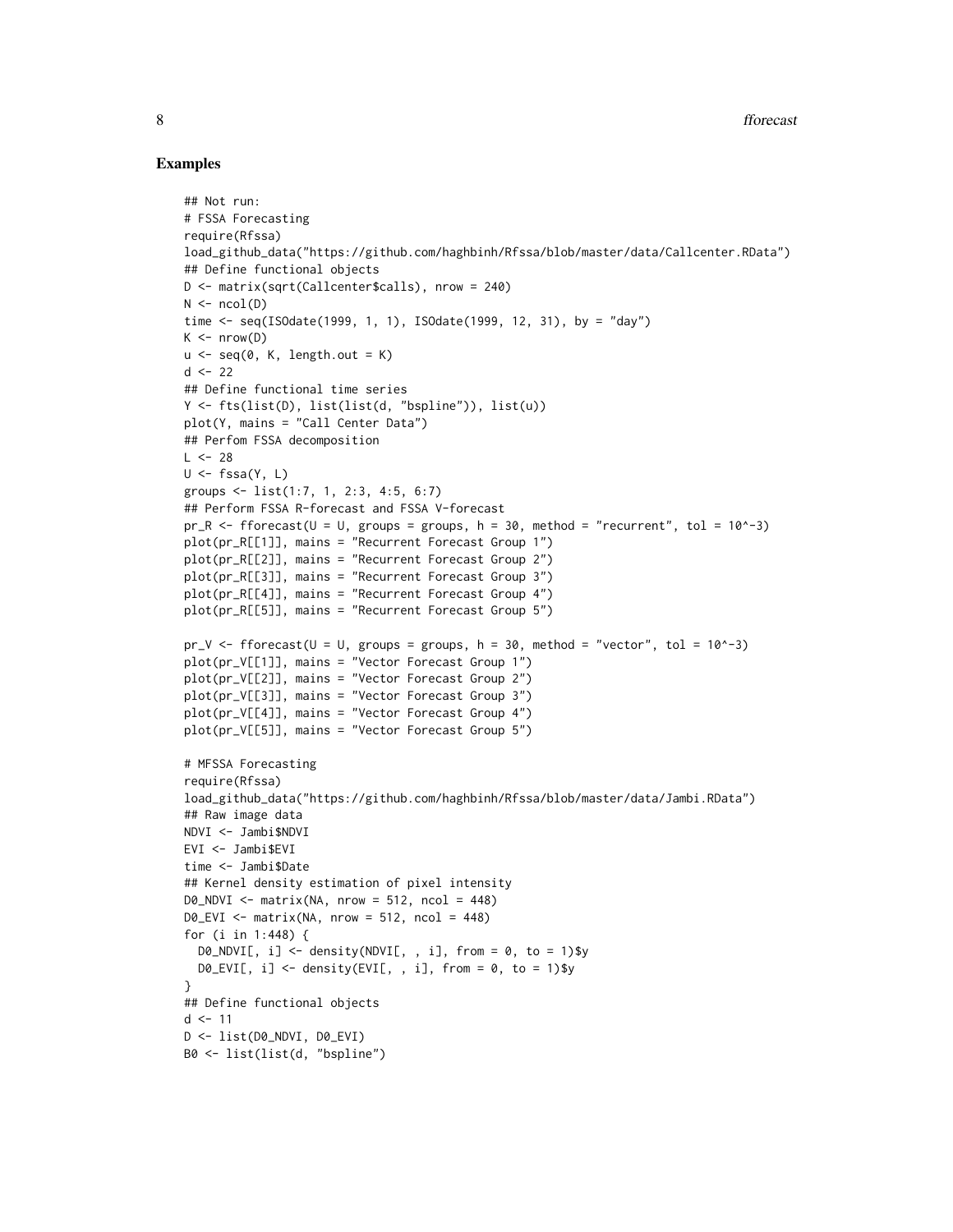#### <span id="page-8-0"></span>freconstruct 9

```
B1 \leftarrow list(d + 4, "fourier"))
U \leftarrow \text{list}(c(0, 1), c(0, 1))Y <- fts(D, B0, B1, U)
plot(Y)
U \le - fssa(Y = Y, L = 45)
groups \le list(c(1:4), c(1), c(2:3), c(4))
pr_R < - fforecast(U = U, groups = groups, h = 1, method = "recurrent")
plot(pr_R[[1]])
plot(pr_R[[2]])
plot(pr_R[[3]])
plot(pr_R[[4]])
pr_V \leftarrow fforecast(U = U, groups = groups, h = 1, method = "vector")plot(pr_V[[1]])
plot(pr_V[[2]])
plot(pr_V[[3]])
plot(pr_V[[4]])
## End(Not run)
```
<span id="page-8-1"></span>freconstruct *Reconstruction Stage of Functional Singular Spectrum Analysis*

#### Description

This is a function for reconstructing univariate or multivariate functional time series ([fts](#page-11-1)) objects from functional singular spectrum analysis ([fssa](#page-9-1)) objects (including Grouping and Hankelization steps). The function performs the reconstruction step for univariate functional singular spectrum analysis (ufssa) or multivariate functional singular spectrum analysis (mfssa) depending on whether or not the input is an [fssa](#page-9-1) object from ufssa or mfssa.

#### Usage

 $f$ reconstruct(U, groups = as.list(1L:10L))

#### Arguments

|        | An object of class fssa.                                                     |
|--------|------------------------------------------------------------------------------|
| groups | A list of numeric vectors, each vector includes indices of elementary compo- |
|        | nents. of a group used for reconstruction.                                   |

#### Value

A named list of objects of class [fts](#page-11-1) that are reconstructed as according to the specified groups and a numeric vector of eigenvalues.

#### Note

Refer to [fssa](#page-9-1) for an example on how to run this function starting from [fssa](#page-9-1) objects.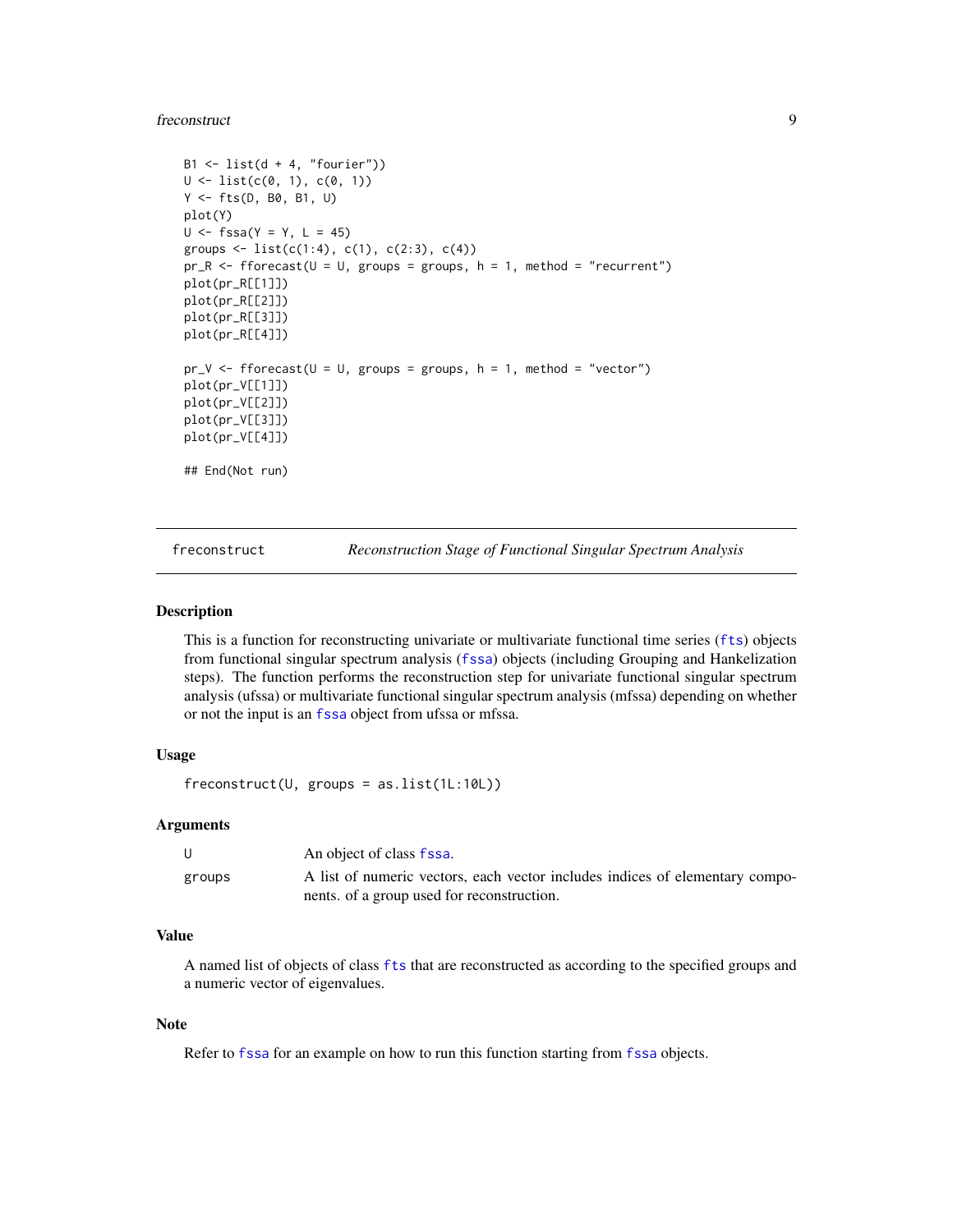# <span id="page-9-0"></span>See Also

[fssa](#page-9-1), [fts](#page-11-1),

#### <span id="page-9-1"></span>fssa *Functional Singular Spectrum Analysis*

# Description

This is a function which performs the decomposition (including embedding and functional SVD steps) stage for univariate functional singular spectrum analysis (ufssa) or multivariate functional singular spectrum analysis (mfssa). The algorithm (ufssa or mfssa) is chosen based on whether the supplied input is a univariate or multivariate functional time series ([fts](#page-11-1)) object. The type parameter can also be set to "mfssa" if the user wishes to perform ufssa of a univariate [fts](#page-11-1) object using the mfssa code. Also note that the variables of the [fts](#page-11-1) maybe observed over different dimensional domains where the maximum dimension currently supported is two.

#### Usage

 $fssa(Y, L = NA, ntriples = 20, type = "ufssa")$ 

# Arguments

| Y        | An object of class fts.                                                                                                                                                                                            |
|----------|--------------------------------------------------------------------------------------------------------------------------------------------------------------------------------------------------------------------|
| L.       | A positive integer giving the window length.                                                                                                                                                                       |
| ntriples | A positive integer specifying the number of eigentriples to calculate in the de-<br>composition.                                                                                                                   |
| type     | A string indicating which type of fssa to perform. Use type="ufssa" to per-<br>form univariate fssa (default for univariate fts). Use type="mfssa" to perform<br>multivariate fssa (default for multivariate fts). |

#### Value

An object of class fssa, which is a list of functional objects and the following components:

| values | A numeric vector of eigenvalues.          |
|--------|-------------------------------------------|
| L      | The specified window length.              |
| N      | The length of the functional time series. |
| V      | The original functional time series.      |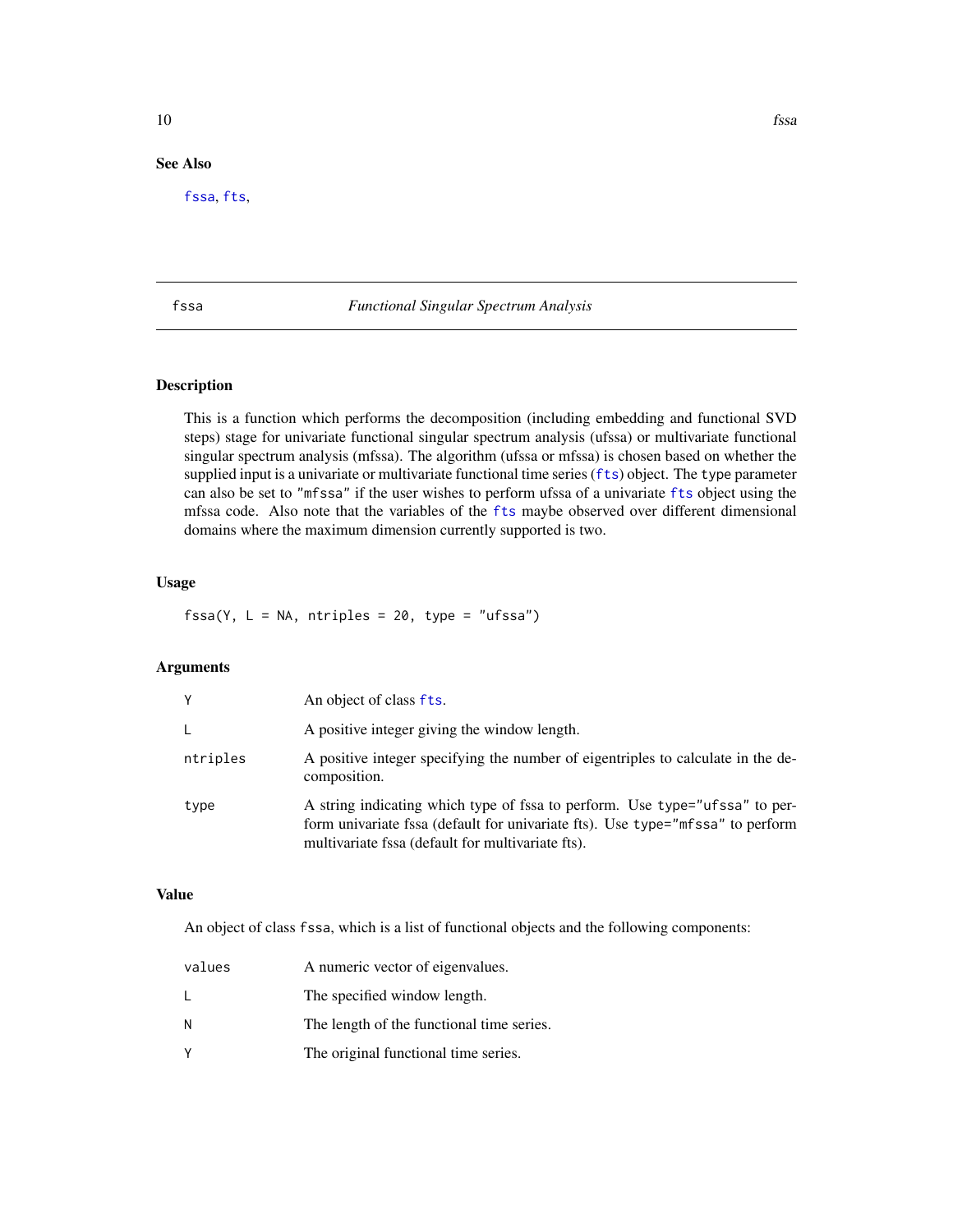#### Examples

```
## Not run:
## Univariate FSSA Example on Callcenter data
require(Rfssa)
load_github_data("https://github.com/haghbinh/Rfssa/blob/master/data/Callcenter.RData")
## Define functional objects
D <- matrix(sqrt(Callcenter$calls), nrow = 240)
N \leftarrow \text{ncol}(D)time <- seq(ISOdate(1999, 1, 1), ISOdate(1999, 12, 31), by = "day")
K \leq -nrow(D)u \leq -\text{seq}(0, K, \text{length.out} = K)d <- 22 # Optimal Number of basis elements
## Define functional time series
Y <- fts(list(D), list(list(d, "bspline")), list(u))
Y
plot(Y, mains = c("Sqrt of Call Center Data"))
## Univariate functional singular spectrum analysis
L < -28U \leftarrow fssa(Y, L)plot(U, d = 13)plot(U, d = 9, type = "lheats")plot(U, d = 9, type = "lcurves")plot(U, d = 9, type = "vectors")plot(U, d = 10, type = "periodogram")plot(U, d = 10, type = "paired")plot(U, d = 10, type = "wcor")gr <- list(1, 2:3, 4:5, 6:7, 8:20)
Q <- freconstruct(U, gr)
plot(Y, mains = "Sqrt of Call Center Data")
plot(Q[[1]], mains = "1st Component")
plot(Q[[2]], mains = "2nd Component")
plot(Q[[3]], mains = "3rd Component")
plot(Q[[4]], mains = "4th Component")
plot(Q[[5]], mains = "5th Component (Noise)")
## Other visualisation types for object of class "fts":
plot(Q[[1]], type = "3Dsurface", xlabels = "Intraday", tlabels = "Day", zlabels = "Output")
# Visualizing the first 60 observations in the reconstructed fts.
plot(Q[[2]][1:60], type = "heatmap", xlabels = "Intraday intervals")plot(Q[[3]][1:60], type = "3Dline", xlabels = "Intraday", tlabels = "Day", zlabels = "Output")
## Multivariate FSSA Example on bivariate intraday
## temperature curves and smoothed images of vegetation
require(Rfssa)
load_github_data("https://github.com/haghbinh/Rfssa/blob/master/data/Montana.RData")
Temp <- Montana$Temp
NDVI <- Montana$NDVI
d_temp <- 11
d NDVI <- 13## Define functional time series
Y \leftarrow fts(
```
fssa and the state of the state of the state of the state of the state of the state of the state of the state of the state of the state of the state of the state of the state of the state of the state of the state of the s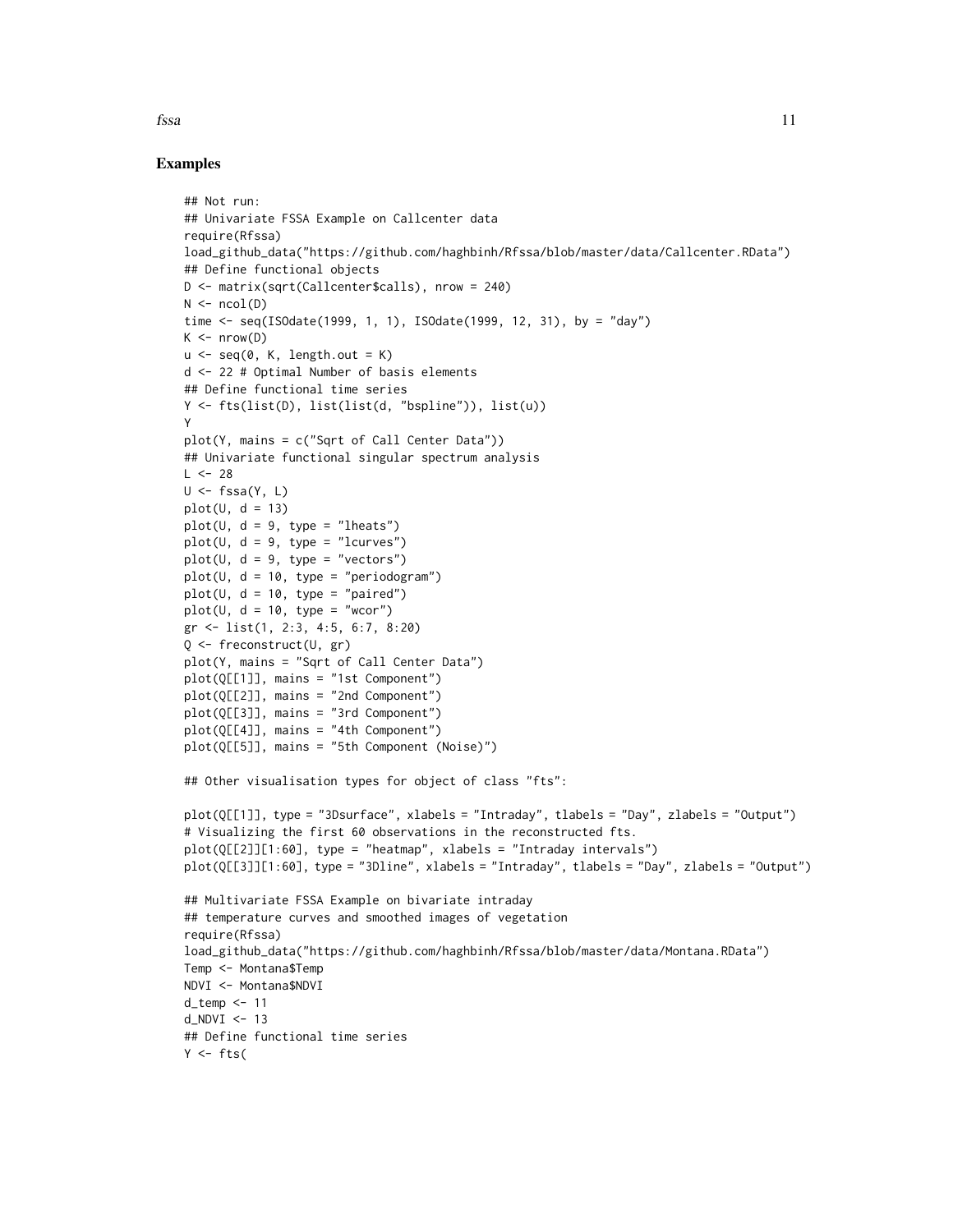```
list(Temp / sd(Temp), NDVI), list(
   list(d_temp, "bspline"),
   list(d_NDVI, d_NDVI, "bspline", "bspline")
  ),
  list(c(0, 23), list(c(1, 33), c(1, 33)))
)
# Plot the first 100 observations
plot(Y[1:100],
  xlabels = c("Time", "Lon."), ylabels = c("Temperature (\u00B0C)", "Lat."),
  zlabels = c("", "NDVI"), mains = c("Temperature Curves", "NDVI Images")
)
plot(Y, types = c("3Dline", "heatmap"), vars = <math>c(1, 1)</math>)plot(Y, types = "heatmap", vars = 2)plot(Y, vars = c(2, 1))L < -45## Multivariate functional singular spectrum analysis
U \leftarrow fssa(Y, L)plot(U, type = "values", d = 10)plot(U, type = "vectors", d = 4)plot(U, type = "lheats", d = 4)
plot(U, type = "lcurves", d = 4, vars = c(1))
plot(U, type = "paired", d = 6)
plot(U, type = "wcor", d = 10)
plot(U, type = "periodogram", d = 4)
# Reconstruction of multivariate fts observed over different dimensional domains
Q \leftarrow freconstruct(U = U, groups = list(c(1), c(2:3), c(4)))
# Plotting reconstructions to show accuracy
plot(Q[[1]]) # mean
plot(Q[[2]]) # periodic
plot(Q[[3]]) # trend
## End(Not run)
```
<span id="page-11-1"></span>

fts *Functional Time Series Class*

#### Description

This function is used to create functional time series (fts) objects from lists of discretely sampled data, basis specifications, and grid elements which provide the domain that each variable is observed over. Each variable is assumed to be observed over a regular and equidistant grid. In addition, each variable in the fts is assumed to be observed over a one or two-dimensional domain.

#### Usage

fts(X, B, grid)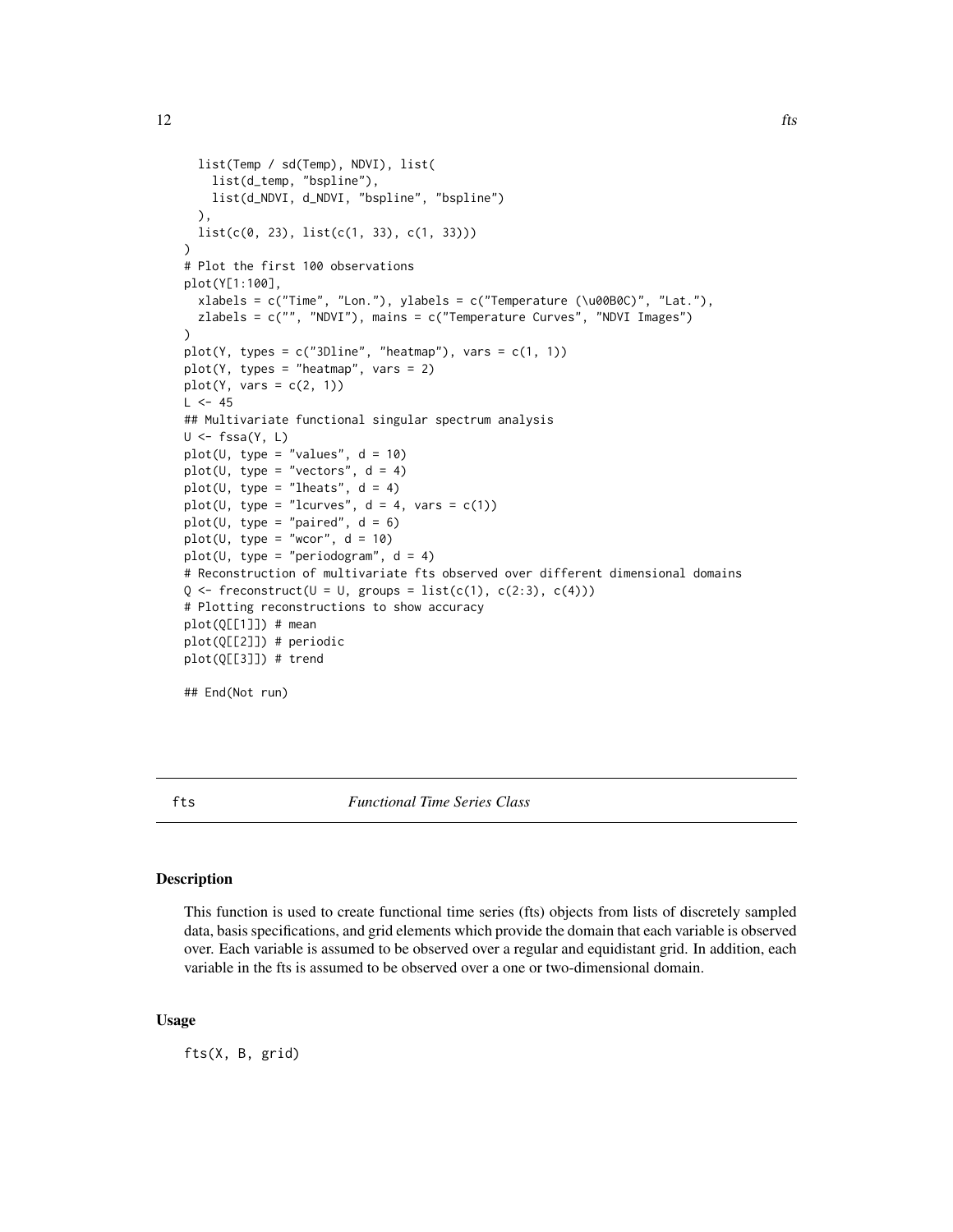# <span id="page-12-0"></span>Arguments X A list of length p where p is a positive integer specifying the number of variables observed in the fts. Each entry in the list should be a matrix or an array. For a variable observed over a one-dimensional domain, the list entry should be an m by N matrix where m is the number of sampling points for each observation and N is the number of observations. For a variable observed over a two-dimensional domain, the list entry should be an m\_1 by m\_2 by N array where m\_1 is the number of sampling points in the horizontal direction and m\_2 is the number of sampling points in the vertical direction. B A list of length p. Each entry in the list should be either a matrix specifying the basis for each variable or each list entry should be a list specifying the number of basis elements and desired basis type to be used in the smoothing process. For a variable observed over a one-dimensional domain, the list entry should be a m by d matrix or the list entry should be a list of the form, list(d,"basistype"), where d specifies the number basis elements and "basistype" is a string that is set to "bspline" or "fourier" to specify the type of basis. For a variable observed over a two-dimensional domain, the list entry should be a  $(m_1)(m_2)$  by  $(d_1)(d_2)$  matrix or the list entry should be a list of the form, list $(d_1, d_2,$  "basistype1", "basisty where d\_1 and d\_2 specify the number of basis elements in the horizontal and vertical directions respectively, and "basistype1" and "basistype2" are set to be "bspline" or "fourier" which specifies the type of basis in the horizontal direction, and "basistype2" is set to be "bspline" or "fourier" to specify the type of basis in the horizontal and vertical directions respectively. grid A list of length p. Each entry in the list should either be a numeric or a list of numeric elements depending on the dimension of the domain the variable is observed over. For a variable observed over a one-dimensional domain, the list entry should be either an ordered (from smallest to largest) numeric of length m giving the sampling points or a numeric of the form,  $c(x_1, x_2)$  where x<sub>-1</sub> and x\_2 are the smallest and largest values attained in the domain of the variable respectively. In addition, these list entries can also be provided in a list. For a variable observed over a two-dimensional domain, the list entry should be either a list of the form,  $list(u, v)$ , or of the form,  $list(c(x_1, x_2), v)$ , or of the

form,  $list(u, c(x_3, x_4))$ , or of the form,  $list(c(x_1, x_2), c(x_3, x_4))$ where u is a numeric with minimium and maximum values of  $x_1$  and  $x_2$  respectively and  $v$  is a numeric with minimium and maximum values of  $x_3$  and x\_4 respectively.

#### **Note**

Refer to [fssa](#page-9-1) for an example on how to run this function.

#### See Also

[fssa](#page-9-1)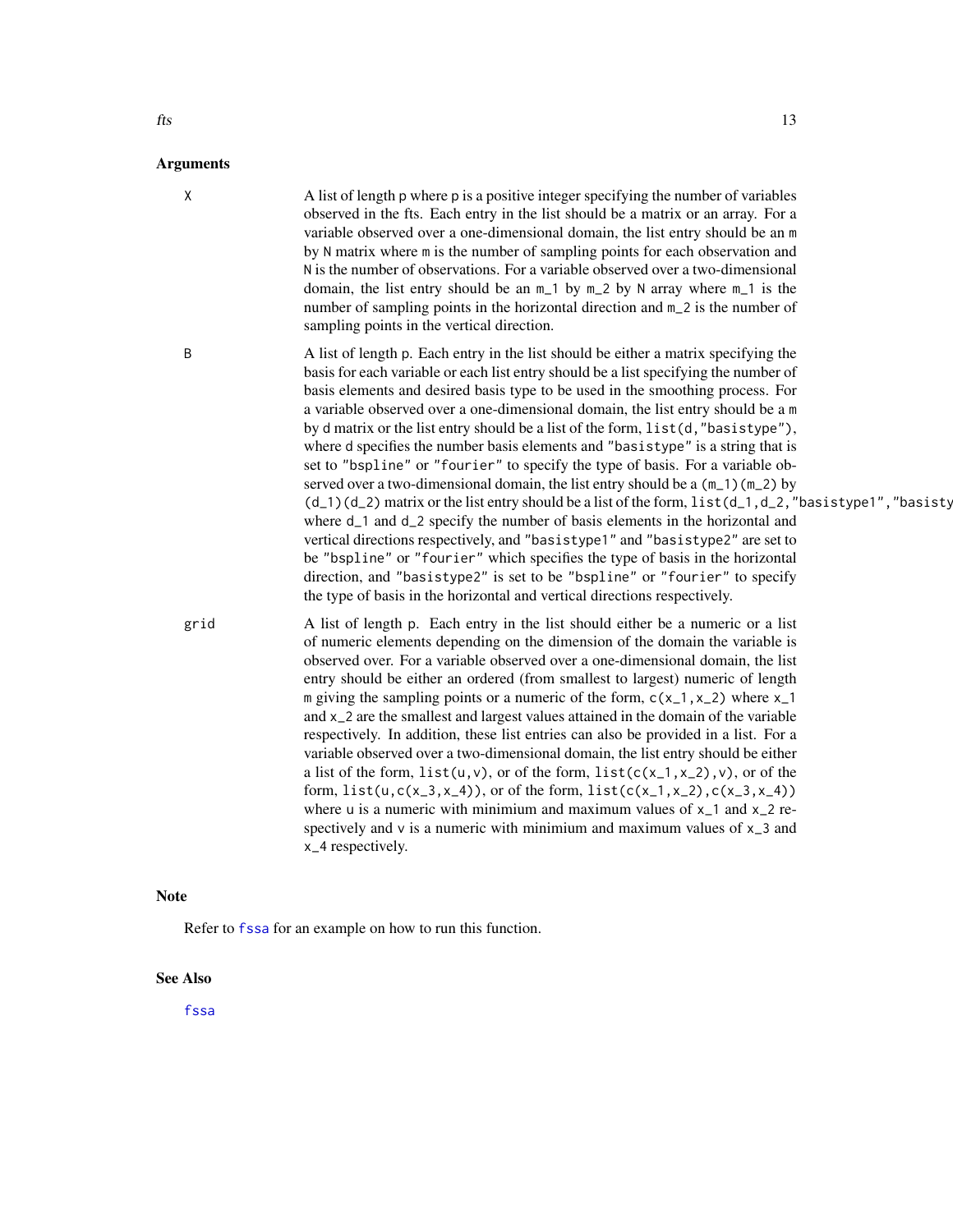#### <span id="page-13-1"></span><span id="page-13-0"></span>Description

This function returns the weighted correlation (w-correlation) matrix for functional time series ([fts](#page-11-1)) objects that were reconstructed from functional singular spectrum analysis ([fssa](#page-9-1)) objects.

## Usage

fwcor(U, groups)

### Arguments

| U      | An object of class fssa.                                                      |
|--------|-------------------------------------------------------------------------------|
| groups | A list or vector of indices which determines the grouping used for the recon- |
|        | struction in pairwise w-correlations matrix.                                  |

#### Value

A square matrix of w-correlation values for the reconstructed [fts](#page-11-1) objects that were built from. [fssa](#page-9-1) components

#### See Also

[fssa](#page-9-1), [freconstruct](#page-8-1), [fts](#page-11-1), [wplot](#page-22-1)

# Examples

## Not run:

```
## Univariate FSSA Example on Callcenter data
require(Rfssa)
load_github_data("https://github.com/haghbinh/Rfssa/blob/master/data/Callcenter.RData")
## Define functional objects
D <- matrix(sqrt(Callcenter$calls), nrow = 240)
N \leftarrow \text{ncol}(D)time <- seq(ISOdate(1999, 1, 1), ISOdate(1999, 12, 31), by = "day")
K \leftarrow nrow(D)u \leftarrow seq(0, K, length.out = K)d <- 22 # Optimal Number of basis elements
## Define functional time series
Y <- fts(list(D), list(list(d, "bspline")), list(u))
Y
plot(Y, mains = c("Sqrt of Call Center Data"))
## Univariate functional singular spectrum analysis
L < -28U \leftarrow fssa(Y, L)ufwcor \leq fwcor(U = U, groups = list(1, 2, 3))
```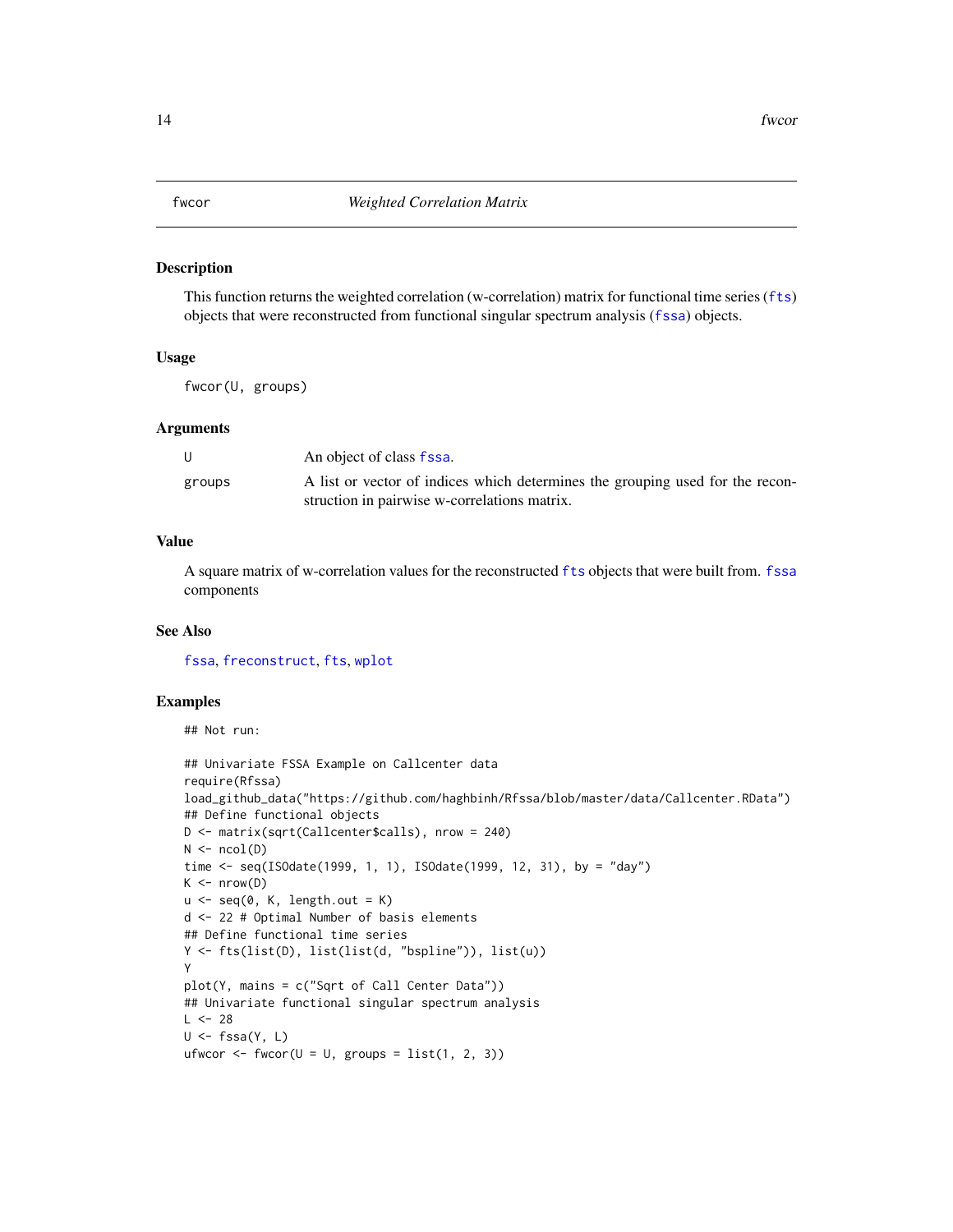#### <span id="page-14-0"></span>Jambi 15

```
wplot(W = ufwcor)## Multivariate W-Correlation Example on Bivariate Satelite Image Data
require(Rfssa)
load_github_data("https://github.com/haghbinh/Rfssa/blob/master/data/Jambi.RData")
## Raw image data
NDVI <- Jambi$NDVI
EVI <- Jambi$EVI
time <- Jambi$Date
## Kernel density estimation of pixel intensity
DØ_NDVI \leq -\text{matrix}(NA, nrow = 512, ncol = 448)DØ_EVI <- matrix(NA, nrow = 512, ncol = 448)
for (i in 1:448) {
 DØ_NDVI[, i] \leq - density(NDVI[, , i], from = 0, to = 1)$y
 DØ_EVI[, i] \leftarrow density(EVI[, , i], from = 0, to = 1)$y
}
## Define functional objects
d < -11D <- list(D0_NDVI, D0_EVI)
B0 <- list(list(d, "bspline")
B1 \leftarrow list(d + 4, "fourier"))
U \leftarrow \text{list}(c(0, 1), c(0, 1))Y <- fts(D, B0, B1, U)
plot(Y)
U \le - fssa(Y = Y, L = 45)
L < -45mfwcor \le fwcor(U = U, groups = list(1, 2, 3, 4))
wplot(W = mfwcor)## End(Not run)
```
<span id="page-14-1"></span>Jambi *Jambi MODIS Data*

#### Description

This data set contains the normalized difference vegetation index (NDVI) and enhanced vegetation index (EVI) image data from NASA's MODerate-resolution Imaging Spectroradiometer (MODIS) with global coverage at 250 m $^2$ . The goal of the study is to collect raw image data of the Jambi Province, Indonesia. Indonesia manages various forested land utilizations such as natural forest and plantations which, in the past, have been exploited throughout the country. Greater criticisms on forest exploitation lead to a moratorium which needs to be monitored frequently. Assessment of woody vegetation could be taken using field surveys or remote sensing. It was found that season is probably the most intriguing factor in vegetative land cover, especially in long-term land cover changes (Lambin, 1999). The data was gathered starting in 2000-02-18 and ending in 2019-07-28 every 16 days. The data is hosted on GitHub and [load\\_github\\_data](#page-16-1) may be used to load the data.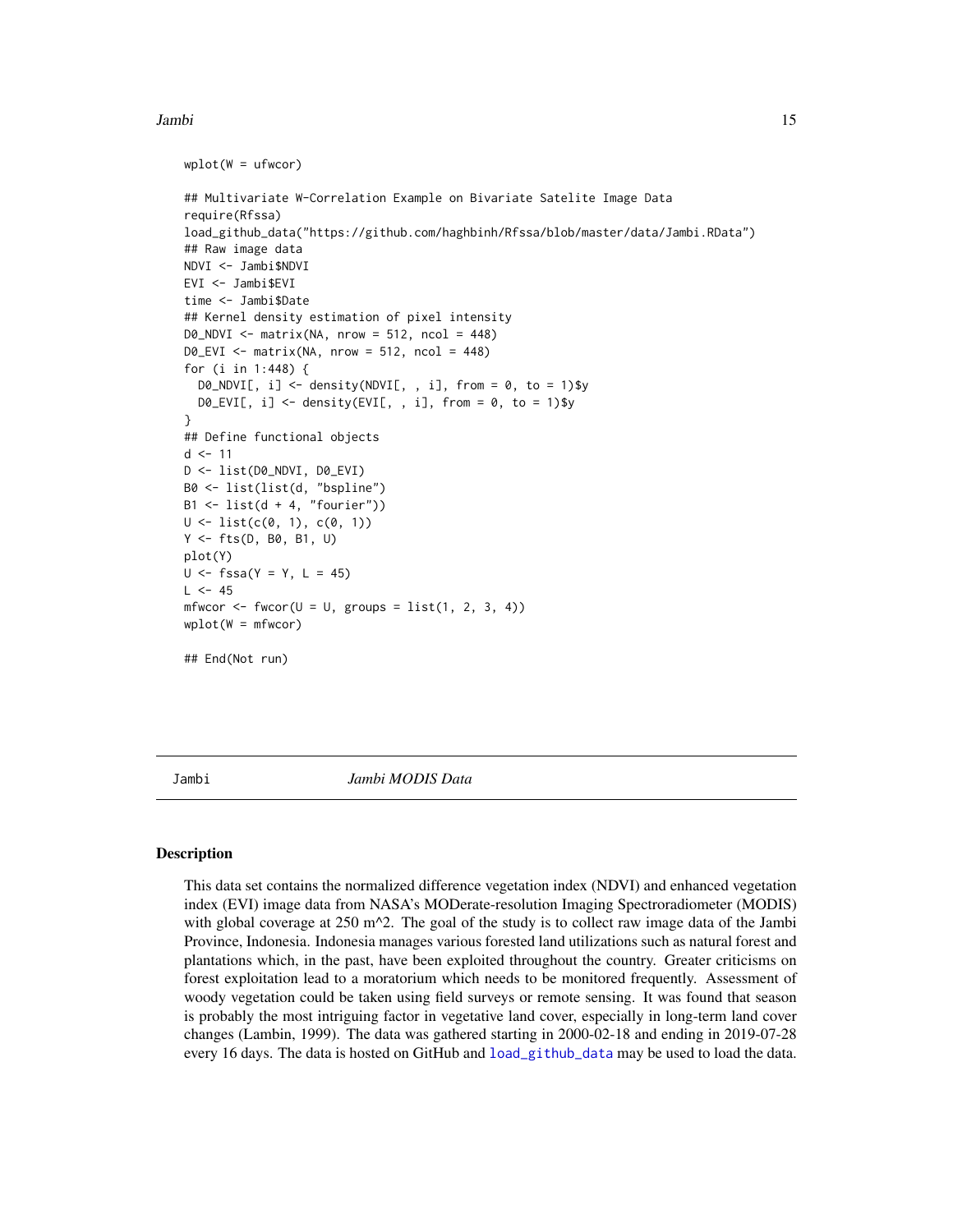#### <span id="page-15-0"></span>Format

A list which contains two 33 by 33 by 448 arrays where one array is for NDVI image data and the other is for EVI image data. The list also contains a date vector of length 448 which specifies upon which date was each image 33 by 33 image taken.

Days 1 - 448 Pixel intensity with values between zero and one

#### @references

1. Lambin, E., Geist, H., Lepers, E. (1999). Dynamics of Land-Use and Land-Cover Change in Tropical Regions *Annual Review of Environment and Resources*, 205-244.

#### Source

<https://lpdaac.usgs.gov/products/mod13q1v006/>

#### See Also

[fssa](#page-9-1)

<span id="page-15-1"></span>

launchApp *Launch the Shiny Application Demonstration*

### **Description**

This function launches an app that can be used to help an individual better understand univariate or multivariate functional singular spectrum analysis ([fssa](#page-9-1)). The app allows the user to run univariate or multivariate functional singular spectrum analysis (depending on the entered type of parameter) on a variety of data types including simulated and real data available through the server. The app also has functionality that allows the user to upload their own data. The app allows the user to compare different methods simultaneously such as multivariate singular spectrum analysis versus univariate functional singular spectrum analysis. It also allows the user to choose the number and types of basis elements used to estimate functional time series ([fts](#page-11-1)) objects. The app supports [fts](#page-11-1) plots and [fssa](#page-9-1) plots.

#### Usage

 $l$ aunchApp(type = "ufssa")

#### Arguments

type Type of FSSA with options of type = "ufssa" or type = "mfssa".

#### Value

A shiny application object.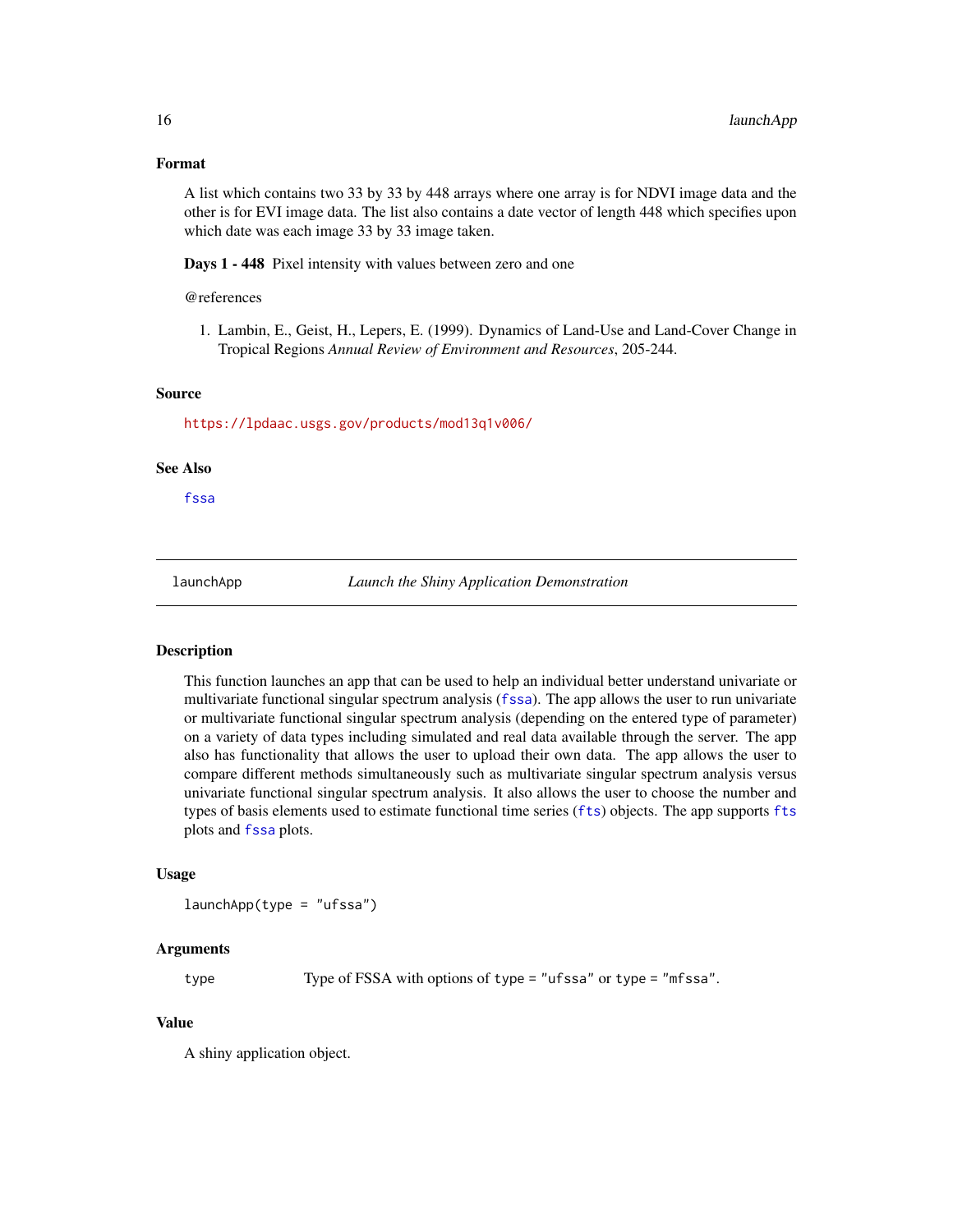<span id="page-16-0"></span>load\_github\_data 17

#### Examples

## Not run:

launchApp()

## End(Not run)

<span id="page-16-1"></span>load\_github\_data *Load Data from GitHub Repositories*

### Description

This function was found in https://stackoverflow.com/questions/24846120/importing-data-into-rrdata-from-github and can be used to load .RData files from GitHub repositories. This function can be used to load the Callcenter, Jambi, and Montana datasets from the Rfssa package hosted by GitHub at https://github.com/haghbinh/Rfssa. It was found that hosting such datasets on GitHub and not including them in the Rfssa R package saved a significant amount of space.

### Usage

load\_github\_data(github\_data\_url)

#### Arguments

github\_data\_url The GitHub url of the dataset.

#### Value

A dataset specified by a GitHub url.

### Examples

```
## Not run:
# Loading different datasets from the Rfssa repository hosted by GitHub.
call <- load_github_data("https://github.com/haghbinh/Rfssa/blob/master/data/Callcenter.RData")
jambi <- load_github_data("https://github.com/haghbinh/Rfssa/blob/master/data/Jambi.RData")
montana <- load_github_data("https://github.com/haghbinh/Rfssa/blob/master/data/Montana.RData")
```
## End(Not run)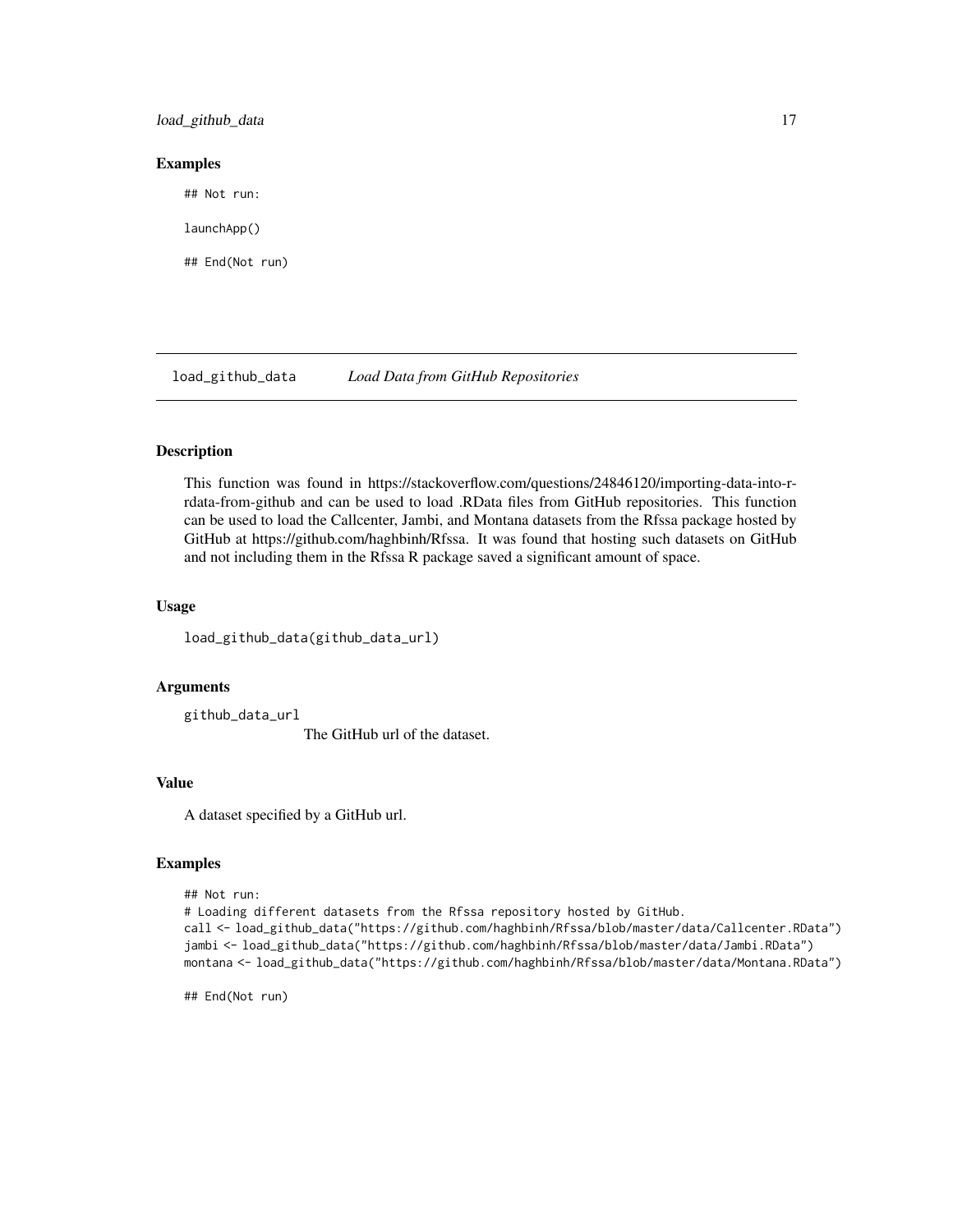#### <span id="page-17-1"></span><span id="page-17-0"></span>**Description**

This data set contains the intraday hourly temperature curves measured in degrees celcius and normalized difference vegetation index (NDVI) image data where both types of data are recorded near Saint Mary, Montana, USA. The NDVI images are taken of a region located between longitudes of 113.30 degrees West and 113.56 degrees west and latitudes of 48.71 degrees North and 48.78 degrees North. The intraday temperature curves are available for download from Diamond et al. (2013) and the NDVI images were attained leveraging resources provided by Tuck et al. (2014). For each recorded intraday temperature curve, an NDVI image was recorded on the same day, every 16 days, starting January 1, 2008 and ending September 30, 2013. With the the threat of global warming damaging various ecosystems, the goal of the study was to analyze trends in the temperature and to investigate how changes in temperature effects the amount of vegetation in the region. We discovered that leveraging both types of variables in a multivariate analysis revealed a stronger signal extraction result and more informative patterns. The data is hosted on GitHub and [load\\_github\\_data](#page-16-1) may be used to load the data.

#### Format

A list which contains a 24 by 133 matrix of discrete samplings of intraday hourly temperature curves and an array that is 33 by 33 by 133 where one 33 by 33 slice of the array is an NDVI image.

#### References

- 1. Diamond, H. J., Karl, T., Palecki, M. A., Baker, C. B., Bell, J. E., Leeper, R. D., Easterling, D. R., Lawrimore, J. H., Meyers, T. P., Helfert, M. R., Goodge, G., and Thorne, P.W. (2013). U.S. climate reference network after one decade of operations: status and assessment. https://www.ncdc.noaa.gov/crn/qcdatasets.html. Last accessed April 2020.
- 2. Tuck, S. L., Phillips, H. R., Hintzen, R. E., Scharlemann, J. P., Purvis, A., and Hudson, L. N. (2014). MODISTools – downloading and processing MODIS remotely sensed data in R. Ecology and Evolution, 4(24):4658–4668.

#### See Also

[fssa](#page-9-1)

<span id="page-17-2"></span>plot.fssa *Plot Functional Singular Spectrum Analysis Objects*

#### Description

This is a plotting method for objects of class functional singular spectrum analysis ([fssa](#page-9-1)). The method is designed to help the user make decisions on how to do the grouping stage of univariate or multivariate functional singular spectrum analysis.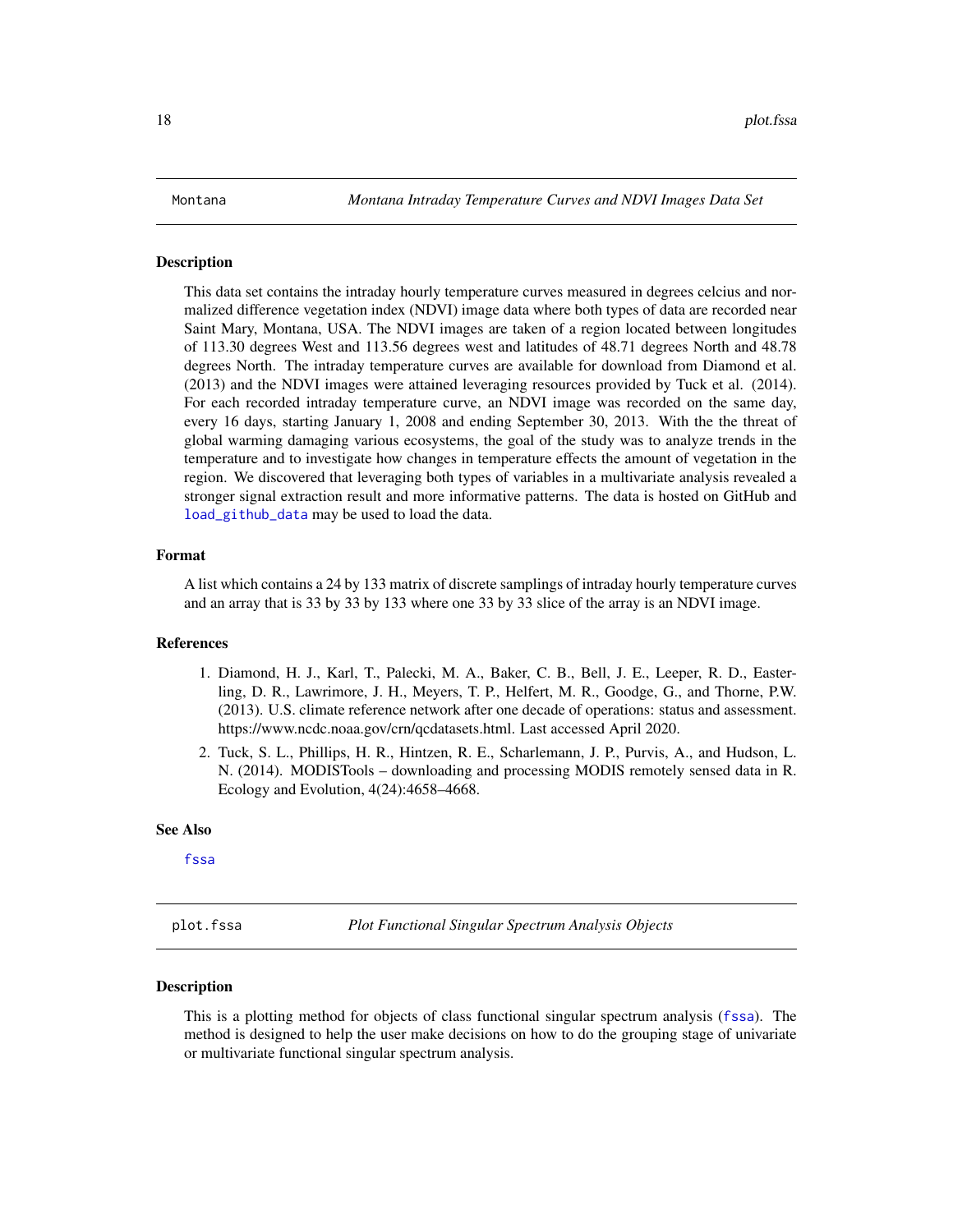#### <span id="page-18-0"></span>plot.fssa 19

# Usage

```
## S3 method for class 'fssa'
plot(
 x,
 d = length(x$values),
 idx = 1:d,idy = idx + 1,control = TRUE,groups = as.list(1:d),type = "values",
 vars = NULL,ylab = NA,
  ...
```
# $\mathcal{L}$

# Arguments

| An object of class fssa.                                                                                                                                                               |
|----------------------------------------------------------------------------------------------------------------------------------------------------------------------------------------|
| An integer which is the number of elementary components in the plot.                                                                                                                   |
| A vector of indices of eigen elements to plot.                                                                                                                                         |
| A second vector of indices of eigen elements to plot (for type="paired").                                                                                                              |
| A logical where if the value is TRUE (the default), the contribution of the com-<br>ponent to the total variance is displayed.                                                         |
| A list or vector of indices determines grouping used for the decomposition (for<br>type="wcor").                                                                                       |
| The type of plot to be displayed where possible types are:                                                                                                                             |
| • "values" plot the square-root of singular values (default)                                                                                                                           |
| • "paired" plot the pairs of eigenfunction's coefficients (useful for the de-<br>tection of periodic components)                                                                       |
| • "wcor" plot the W-correlation matrix for the reconstructed objects                                                                                                                   |
| • "vectors" plot the eigenfunction's coefficients (useful for the detection of<br>period length)                                                                                       |
| • "Icurves" plot of the eigenfunctions (useful for the detection of period<br>length)                                                                                                  |
| • "lheats" heatmap plot of the eigenfunctions which can be used for fts<br>variables observed over one or two-dimensional domains (useful for the<br>detection of meaningful patterns) |
| • "periodogram" periodogram plot (useful for the detecting the frequencies<br>of oscillations in functional data).                                                                     |
| A numeric specifying the variable number (can be used in plotting MFSSA)<br>"lheats" or "lcurves").                                                                                    |
| The character vector of name of variables.                                                                                                                                             |
| Arguments to be passed to methods, such as graphical parameters.                                                                                                                       |
|                                                                                                                                                                                        |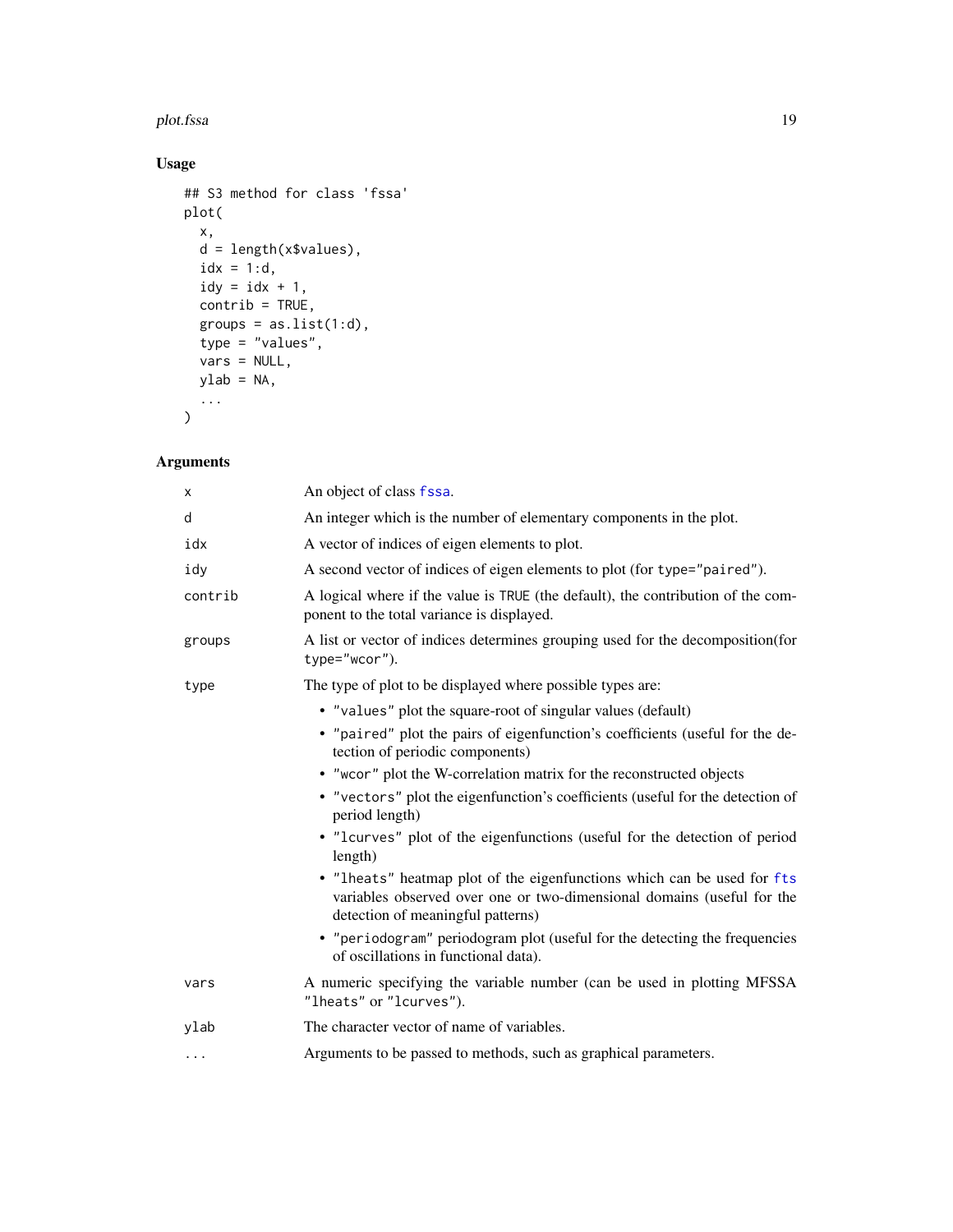# Note

See [fssa](#page-9-1) examples.

# See Also

[fssa](#page-9-1), [plot.fts](#page-19-1)

<span id="page-19-1"></span>plot.fts *Functional Time Series Visualization Tools Using Plotly*

# Description

This is a plotting method for univariate or multivariate functional time series ([fts](#page-11-1)). This method is designed to help the user visualize [fts](#page-11-1) data using a variety of techniques that use plotly.

#### Usage

```
## S3 method for class 'fts'
plot(
  x,
  vars = NULL,
  types = NULL,
  subplot = TRUE,
 mains = NULL,
 ylabels = NULL,
  xlabels = NULL,
  tlabels = NULL,
 zlabels = NULL,
  ...
)
```
# Arguments

| $\mathsf{x}$ | An object of class fts.                                                                                                                                                                                                                                                                                                  |
|--------------|--------------------------------------------------------------------------------------------------------------------------------------------------------------------------------------------------------------------------------------------------------------------------------------------------------------------------|
| vars         | A numeric specifying which variables in the fts to plot. The default is to plot all<br>variables in succession. Note as well that variable indices may be repeated.                                                                                                                                                      |
| types        | A tuple of strings specifying the types of plots to be displayed where possible<br>types for fts variables observed over a one-dimensional domain are:                                                                                                                                                                   |
|              | • "line" plot the fts elements in a line plot (default)<br>• "heatmap" plot the fts elements in a heat map which can be used for vari-<br>ables observed over one or two-dimensional domains<br>• "3D surface" plot the fts elements as a surface<br>• "3D1 ine" plot the fts elements in a three-dimensional line plot. |
|              | The current plot type supported for fts variables observed over a two-dimensional<br>domain is "heatmap". Also note that the same variable may be plotted several<br>times using many different type options.                                                                                                            |

<span id="page-19-0"></span>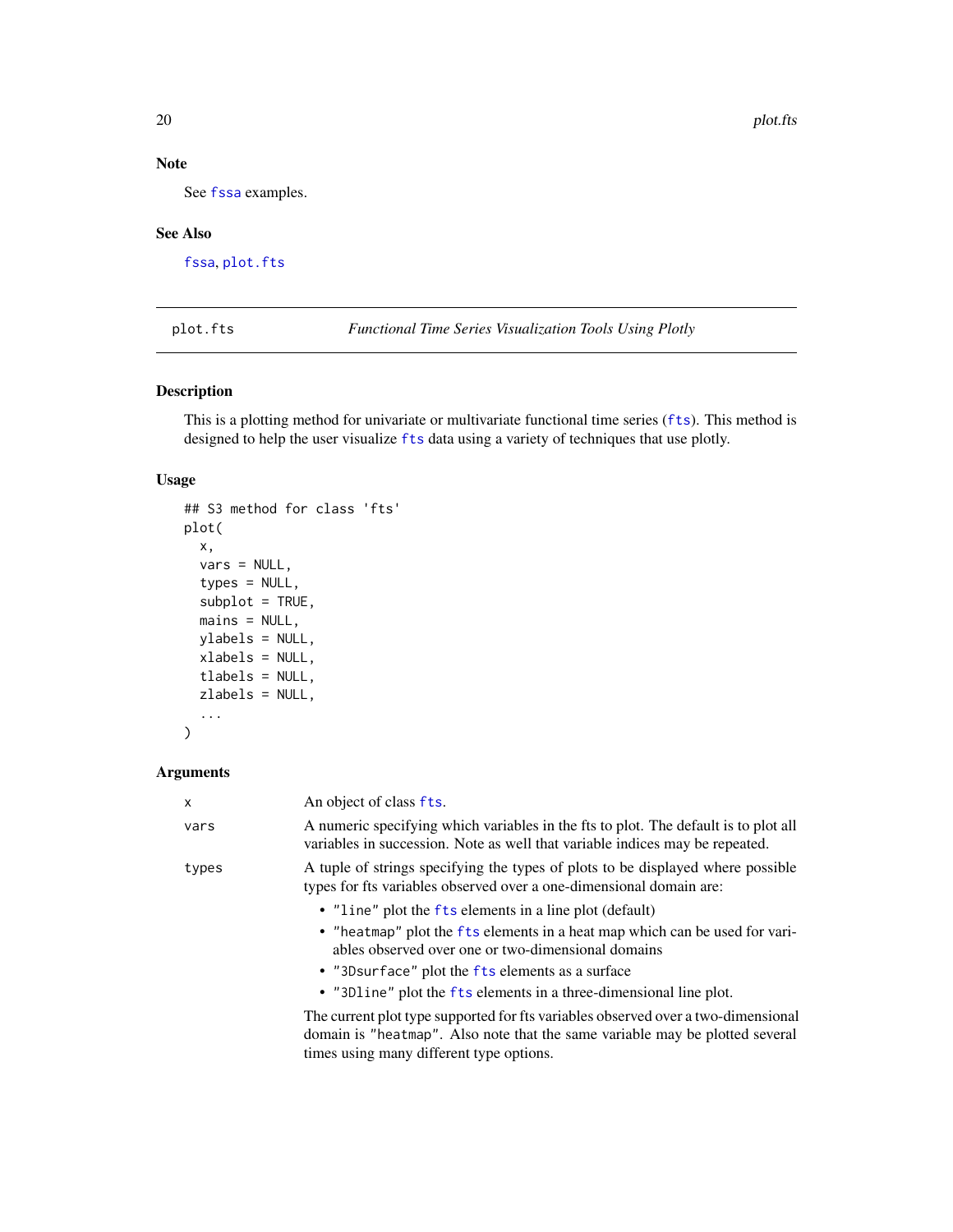#### <span id="page-20-0"></span>Rfssa 21

| subplot  | A logical specifying whether or not line plots should be plotted in a subplot<br>or not. The default is TRUE and if any other plot type is provided, the value is<br>switched to FALSE. |  |
|----------|-----------------------------------------------------------------------------------------------------------------------------------------------------------------------------------------|--|
| mains    | A tuple of strings providing the the main titles of each plot.                                                                                                                          |  |
| ylabels  | A tuple of strings providing the the y-axis titles of each plot.                                                                                                                        |  |
| xlabels  | A tuple of strings providing the the x-axis titles of each plot.                                                                                                                        |  |
| tlabels  | A tuple of strings providing the the time-axis titles of each plot.                                                                                                                     |  |
| zlabels  | A tuple of strings providing the the z-axis titles of each plot.                                                                                                                        |  |
| $\cdots$ | arguments to be passed to methods, such as graphical parameters.                                                                                                                        |  |

#### **Note**

For examples, see [fssa](#page-9-1)

Rfssa *Rfssa: A Package for Functional Singular Spectrum Analysis and Related Methods.*

#### Description

The Rfssa package provides the collection of necessary functions to implement functional singular spectrum analysis (FSSA)-based methods for analyzing univariate and multivariate functional time series (FTS). Univariate and multivariate FSSA are novel, non-parametric methods used to perform decomposition and reconstruction of univariate and multivariate FTS respectively. In addition, the FSSA-based routines may be performed on FTS whose variables are observed over a one or two-dimensional domain. Finally, one may perform FSSA recurrent or fssa vector forecasting of univariate or multivariate FTS observed over one-dimensional domains. Forecasting of FTS whose variables are observed over domains of dimension greater than one is under development.

#### Details

The use of the package starts with the decomposition of functional time series ([fts](#page-11-1)) objects using the [fssa](#page-9-1) routine. Then a suitable grouping of the principal components is required for reconstruction ([freconstruct](#page-8-1)) or forecasting ([fforecast](#page-6-1)) which can be done heuristically by looking at the plots of the decomposition. Once a suitable grouping is chosen, one may perform reconstruction where the sum of all the elements between the disjoint groups approximates the original FTS. One may also choose to perform forecasting after a grouping is chosen which returns future observations in each FTS specified by the groups.

This version of the package leverages a new S4 object for FTS objects ([fts](#page-11-1)). Along with providing the raw, sampled data, the new object may be specified using a provided basis and grid, a requested basis and grid, or a mixture of provided and requested elements. We note that the FTS object may be univariate or multivariate and variables may be observed over one or two-dimensional domains. Validity checking of the S4 object constructor inputs was also added to help guide the user. The plotting of FTS objects was also updated to allow the user to plot FTS variables observed over two-dimensional domains. Next, the FSSA routine ([fssa](#page-9-1)) was updated to perform faster by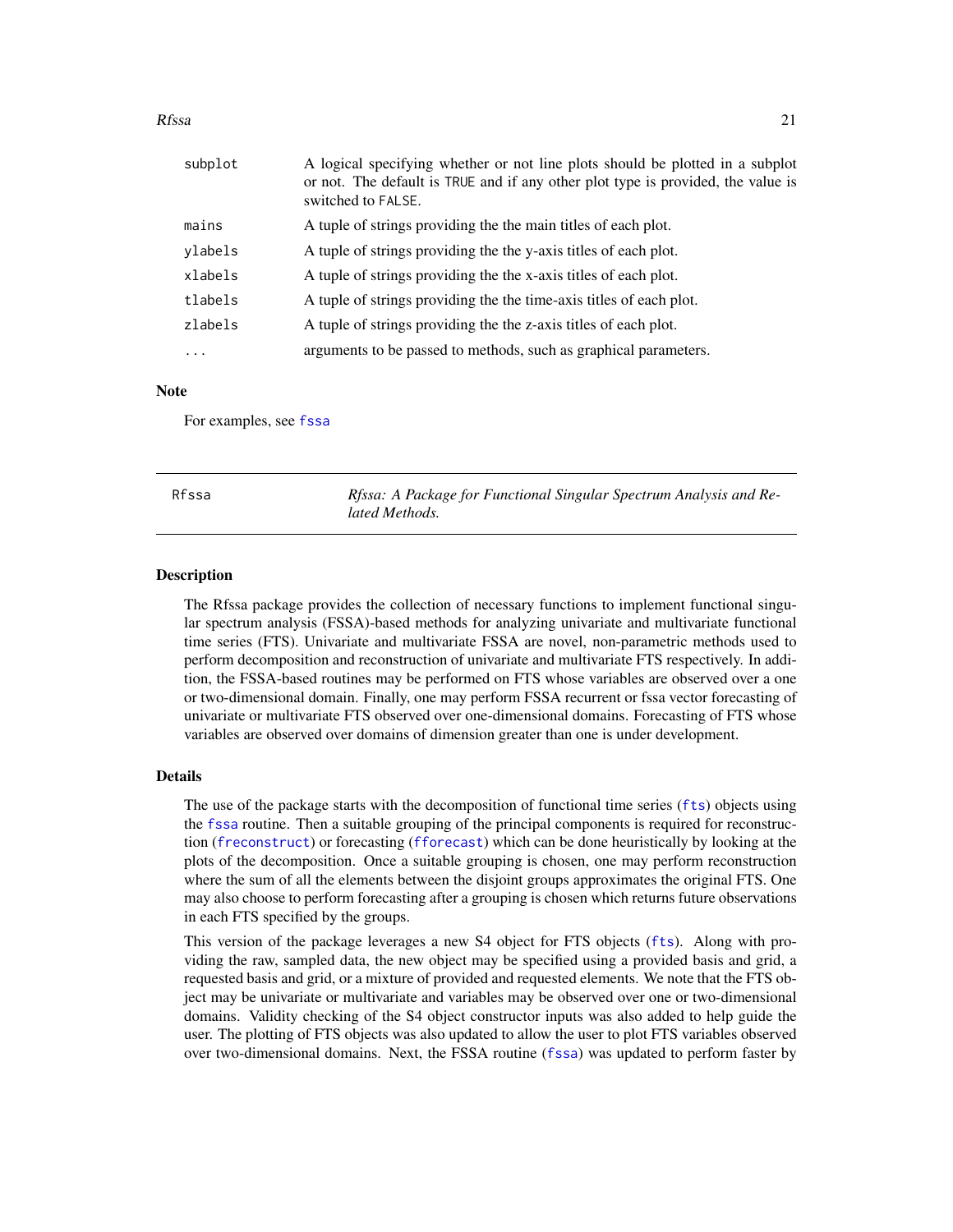<span id="page-21-0"></span>leveraging the RSpectra and RcppEigen R packages, and the Eigen C++ package. We achieved a roughly 20 times speed up for certain data examples. We updated the plotting of fssa objects to allow for plotting of left singular functions that correspond with FTS variables observed over a two-dimensional domain. We updated FSSA reconstruction [freconstruct](#page-8-1) to handle FTS whose variables are observed over one or two-dimensional domains. We also updated FTS arithmetic (such as FTS addition, FTS subtraction, etc.) to allow the user to perform scalar-FTS arithmetic on different variables of a multivariate FTS. In addition, we also now host the [Callcenter](#page-4-1), [Jambi](#page-14-1), and [Montana](#page-17-1) datasets on GitHub to significantly decrease the size of the package. In order to load the data, one simply needs to use the [load\\_github\\_data](#page-16-1) function. This same function can also be used to load data from any other public GitHub repository.

The first piece of new functionality that has been added is that the user may now specify univariate or multivariate FTS comprised of variables observed over one or two-dimensional domains. In addition, forecasting of univariate and multivariate FTS observed over one-dimensional domains by FSSA/MFSSA recurrent forecasting and FSSA/MFSSA vector forecasting has also been added. We have also added in a new data set ([Montana](#page-17-1)) which provides the data for a multivariate FTS observed over different dimensional domains.

The package update also includes updates to the shiny app ([launchApp](#page-15-1)) that can be used for demonstrations of univariate or multivariate FSSA depending on the type that is specified. The app allows the user to explore FSSA with simulated data, data that is provided on the server, or data that the user provides. It allows the user to change parameters as they please, gives visual results of the methods, and also allows the user to compare FSSA results to other spectrum analysis methods such as multivariate singular spectrum analysis. The tool is easy to use and can act as a nice starting point for a user that wishes to perform FSSA as a part of their data analysis.

#### References

Haghbin, H., Morteza Najibi, S., Mahmoudvand, R., Trinka, J., and Maadooliat, M. (2021). Functional singular spectrum analysis. Stat. e330 STAT-20-0240.R1.

Trinka J., Haghbin H., Maadooliat M. (Accepted) Multivariate Functional Singular Spectrum Analysis: A Nonparametric Approach for Analyzing Multivariate Functional Time Series. In: Bekker A., Ferreira, J., Arashi M., Chen D. (eds) Innovations in Multivariate Statistical Modeling: Navigating Theoretical and Multidisciplinary Domains. Emerging Topics in Statistics and Biostatistics. Springer, Cham.

Trinka J. (2021) Functional Singular Spectrum Analysis: Nonparametric Decomposition and Forecasting Approaches for Functional Time Series [Doctoral dissertation, Marquette University]. Pro-Quest Dissertations Publishing.

Trinka, J., Haghbin, H., and Maadooliat, M. (2021). Functional time series forecasting: Functional singular spectrum analysis approaches. Version 4 retrieved from https://arxiv.org/abs/2011. 13077.

#### See Also

[fssa](#page-9-1), [freconstruct](#page-8-1), [fforecast](#page-6-1) [fwcor](#page-13-1), [wplot](#page-22-1), [fts](#page-11-1), [plot.fts](#page-19-1), [plot.fssa](#page-17-2), [cor.fts](#page-5-1), [launchApp](#page-15-1)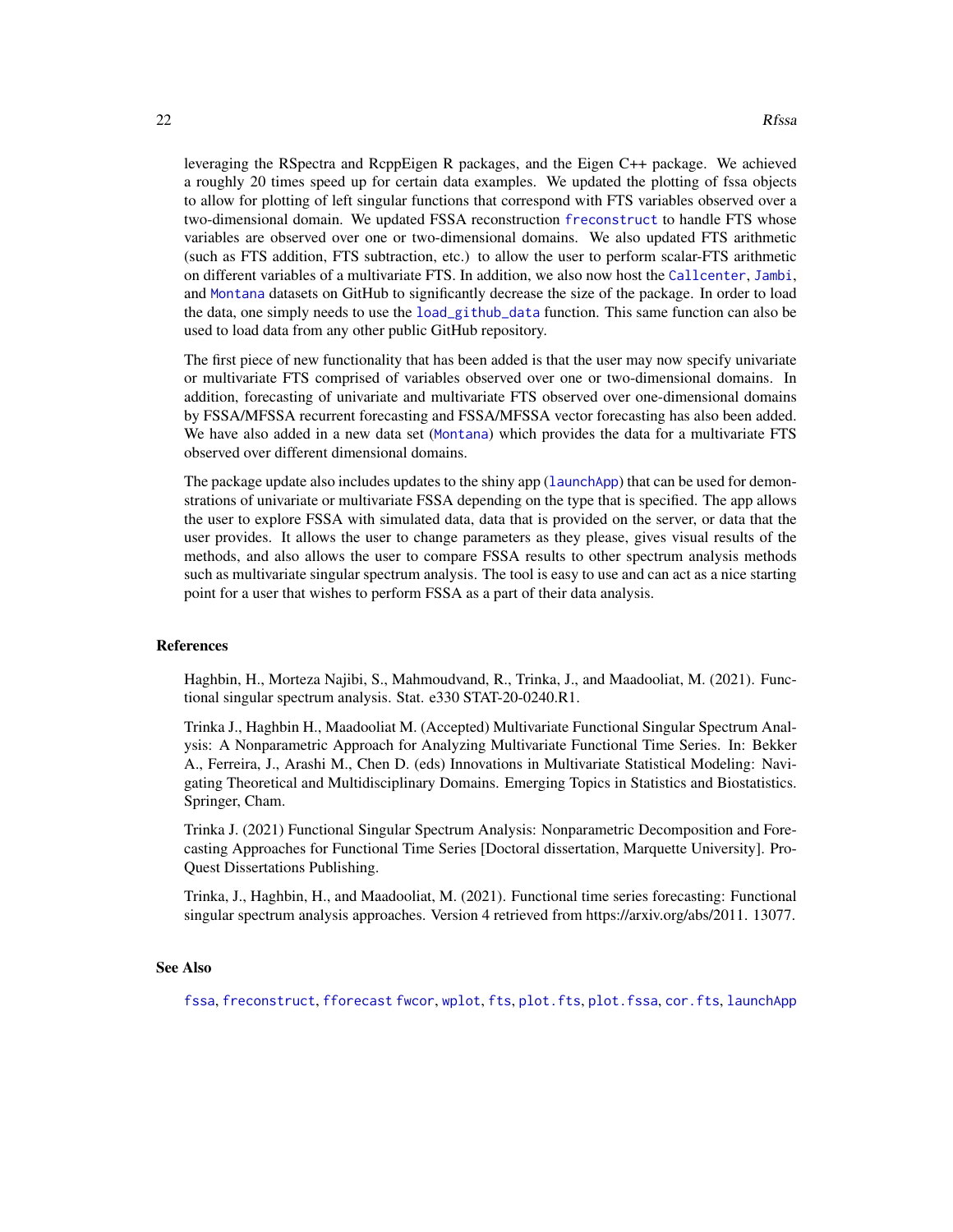<span id="page-22-1"></span><span id="page-22-0"></span>

# Description

This function displays a plot of the weighted-correlation (w-correlation) matrix of functional time series ([fts](#page-11-1)) objects that were reconstructed from functional singular spectrum analysis ([fssa](#page-9-1)) objects.

#### Usage

 $wplot(W, cuts = 20)$ 

# Arguments

| W    | A w-correlation matrix.                                                                            |
|------|----------------------------------------------------------------------------------------------------|
| cuts | An integer that is the number of levels the range of w-correlation values will be<br>divided into. |

### Note

Refer to [fwcor](#page-13-1) for an example on how to run this function starting from a w-correlation matrix.

# See Also

[fssa](#page-9-1), [freconstruct](#page-8-1), [fts](#page-11-1), [fwcor](#page-13-1)

[.fts *Indexing into Functional Time Series*

# Description

An indexing method for functional time series ([fts](#page-11-1)).

#### Usage

## S3 method for class 'fts'  $Y[i = "index"]$ 

#### Arguments

| <b>Y</b> | An object of class fts. |
|----------|-------------------------|
|          | The index value.        |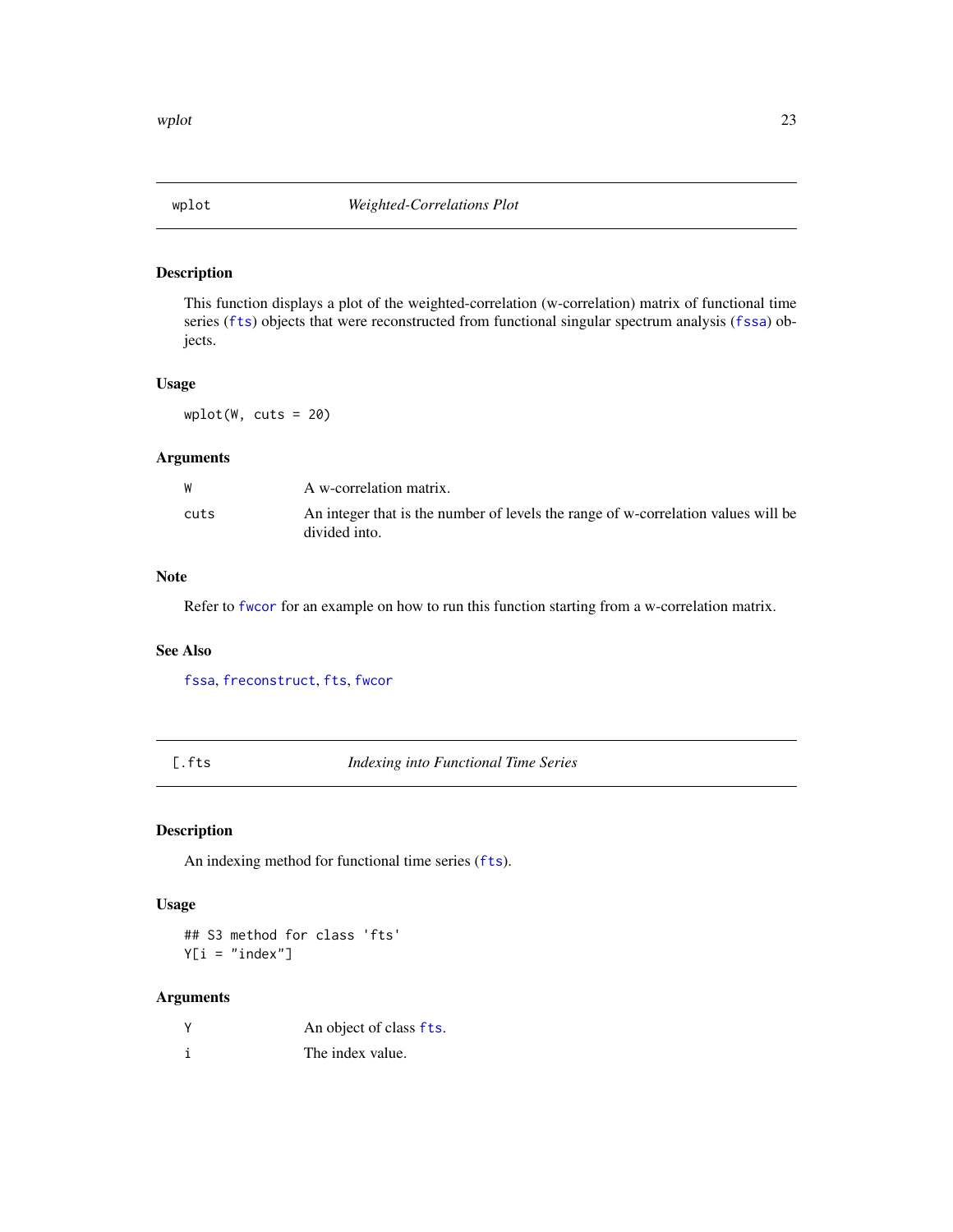# <span id="page-23-0"></span>Value

An object of class [fts](#page-11-1).

#### See Also

[fts](#page-11-1)

# Examples

```
## Not run:
require(Rfssa)
load_github_data("https://github.com/haghbinh/Rfssa/blob/master/data/Callcenter.RData")
D <- matrix(sqrt(Callcenter$calls), nrow = 240)
u \leq - seq(0, 1, length.out = 240) # Define domain of functional data
d <- 22 # number of basis elements
Y <- fts(list(D), list(list(d, "bspline")), list(u))
plot(Y)
plot(Y[10:15])
```
## End(Not run)